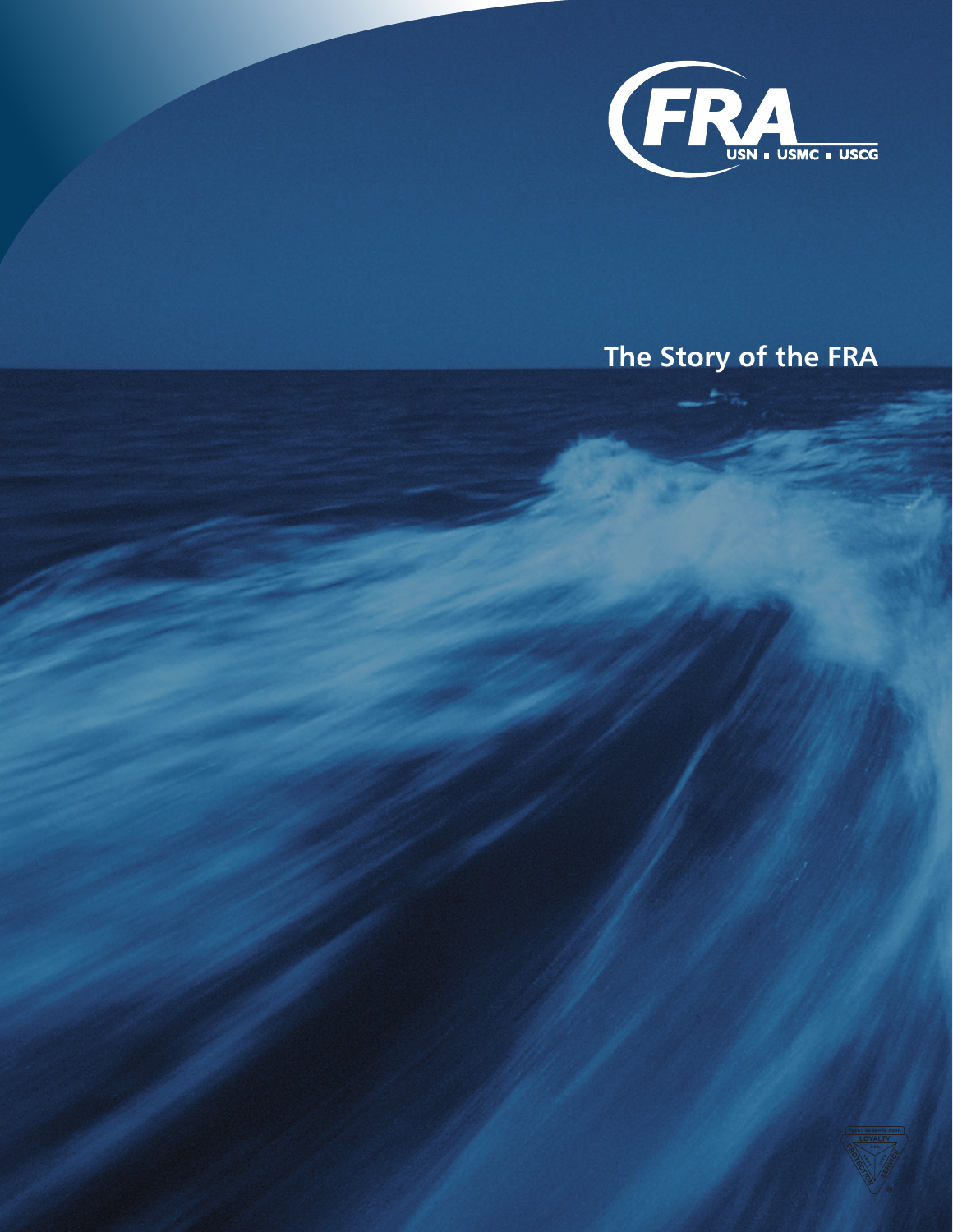#### **The Voice of Sea Services Personnel**

No organization lobbies more effectively on behalf of active duty, Reserve and veteran Sea Services personnel than FRA. The Association understands the needs of enlisted personnel and has served as their voice on Capitol Hill for more than 80 years. FRA was the first organization to exclusively represent the interests of enlisted personnel before Congress and remains committed to bringing their perspective to lawmakers on Capitol Hill.

As a leading organization in The Military Coalition, FRA works closely with 35 other military and veterans' organizations on important personnel issues. In addition to direct representation in Congress, the Association sponsors legislative seminars across the country to better inform Sea Services personnel, Reservists, retirees and veterans about governmental actions that affect them and what they can do to protect their interests.

FRA is also your homeport for solving career problems and is your direct link to the Departments of Defense (DoD), Homeland Security (DHS) and Veterans' Affairs (VA) and other government agencies having oversight of your benefit programs and your current and future security. The Association stands ready to serve you and your family to include caring support and assistance in times of trouble or distress.

Those interested in supporting the Association or receiving additional information should contact FRA's National Headquarters by calling 1-800-FRA-1924, visiting us at [www.fra.org,](http://www.fra.org) or sending an e-mail to [fra@fra.org](mailto:fra%40fra.org?subject=).

#### **Credits**

Special thanks to Bob Nolan, whose *Brotherhood of the Sea* provides the authoritative history of the FRA from its inception in 1919 through 1989, and was the source for much of the information in this document.

Others who contributed significantly to this project are: Joseph Barnes, Ed Huylebroeck, Mack McKinney, Shane Gooding, Fred Klinkenberger and Lauren Armstrong.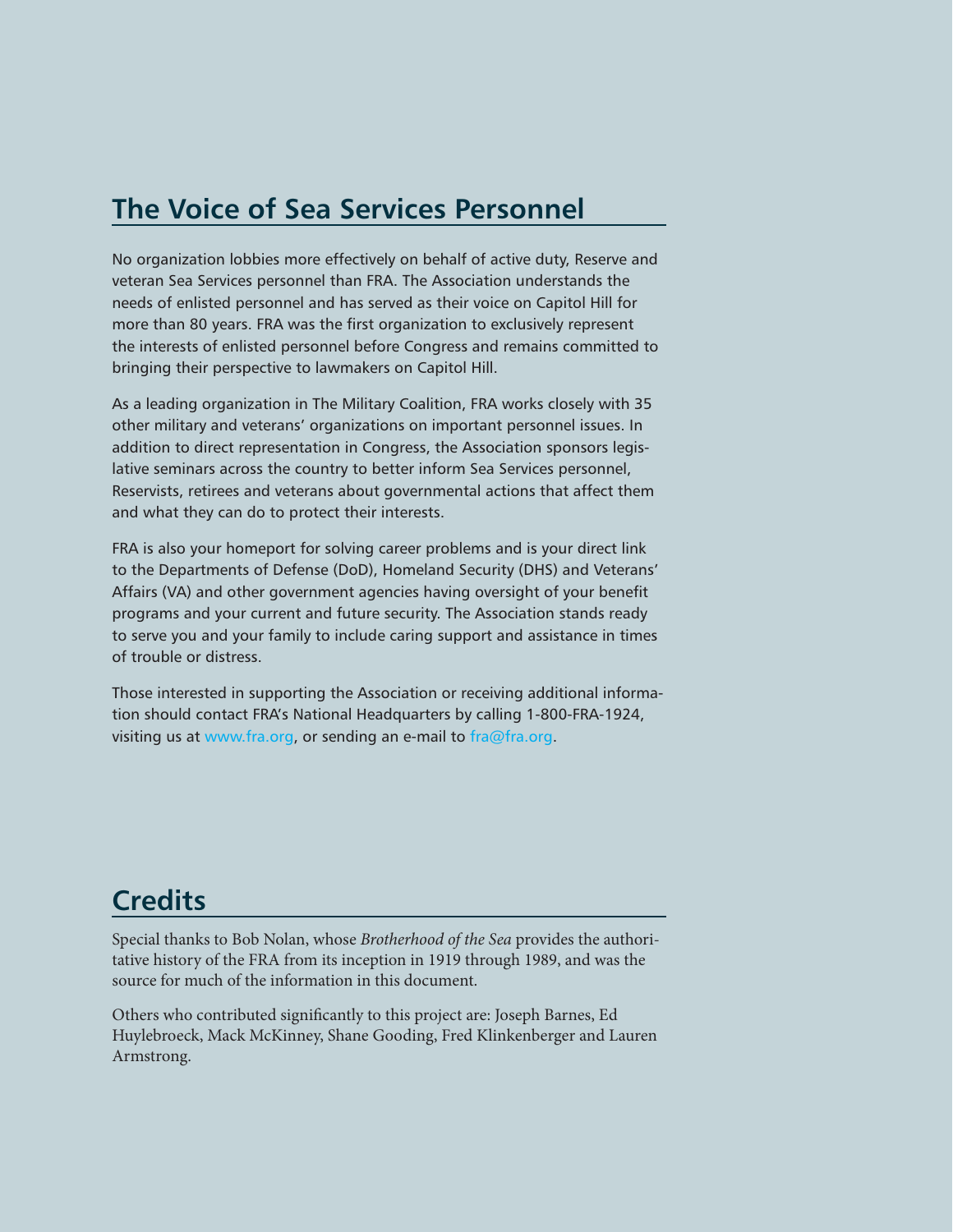# **Introduction**

FRA has been working to preserve and protect benefits and quality-of-life programs for Sailors, Marines, Coast Guard personnel since 1924. The Association gives voice to its members' concerns and, as a result, continues to generate significant improvements for military personnel and their families.

This publication outlines many of the Association's successes over the past eight decades that demonstrate FRA's longstanding commitment to the men and women who wear the cloth of our nation. It chronicles the grassroots lobbying efforts aimed at improving the living and working conditions for our members and their shipmates. And most importantly, it highlights FRA's legacy of loyalty, protection and service that still resonates today.

The coming years will be especially challenging for FRA as it works to protect current and former service members' benefits and quality-of-life programs. As the war in Afghanistan winds down and DoD adapts to arbitrary sequestrationrelated budget cuts, it's increasingly difficult to sustain and adequately fund major pay and benefit enhancements enacted since 2000. In addition, the number of veterans seeking VA treatment and rehabilitation continues to grow, creating the need for incrased VA support and associated funding. Congress must balance the need for weaponry and force-protection measures with its commitment to keep the promises made to today's service members and those who served in the past. As a result, efforts to transfer the cost of DoD and VA healthcare programs to retirees and veterans will undoubtedly continue.

While FRA is steadfast in the fight to protect and/or enhance quality-of-life and earned benefit programs, we cannot do it alone. Members must stay informed and voice their individual concerns to their elected officials when specific benefits are threatened. Collectively, service members — both past and present — can protect earned benefits.

I invite you to learn more about our prestigious organization, explore our history, and be actively involved in charting our future. Familiarize yourself with our success story, share it and invite others to join our efforts.

In Loyalty, Protection and Service,

Joseph L. Barnes National Executive Director

NOTE: More detailed information on our legislative advocacy efforts and successes is available in the annual reports from the chairman of the National Committee on Legislative Service, which are included as part of FRA's annual resource CD and available at [www.fra.org](http://www.fra.org).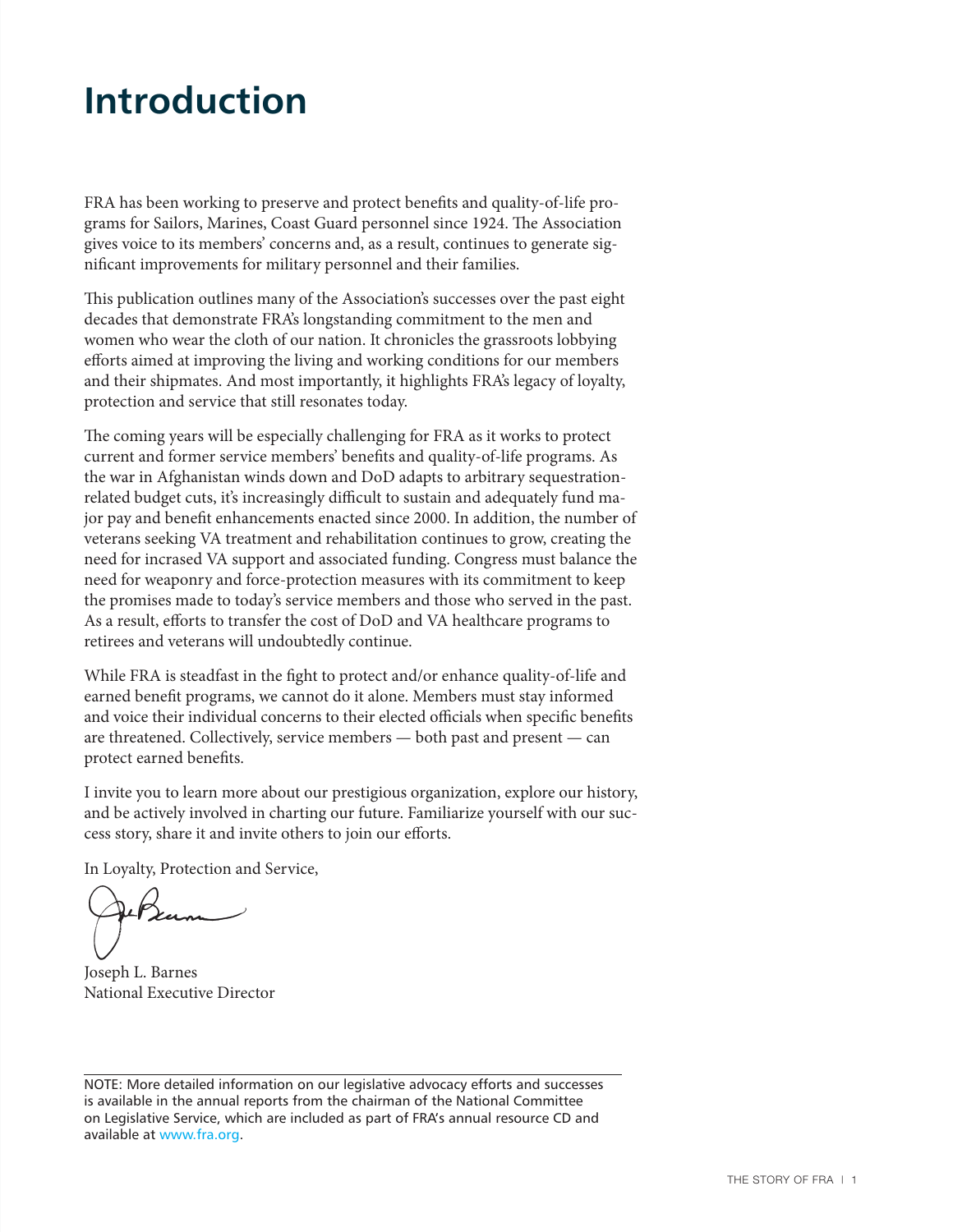# **FRA Timeline**

1919 1921 1923 1924 1925 1927 1930 1931 1932 1934 1935 1937 1938 1940

| 1919: Chief Yeoman<br>Robert W. White and<br><b>Chief Gunner's Mate</b><br>Carl H. McDonald<br>are the first enlisted<br>personnel to testify<br>before Congress.<br>They present the<br>enlisted perspective<br>on military pay<br>legislation. |                                                                                                                                           | 1924: FRA<br>is chartered<br>on 11<br>November in<br>Philadelphia,<br>Pennsylvania.                                                                                                                                                                                                                                                  | 1927:<br>FRA gains<br>accreditation<br>to represent<br>shipmates<br>in hearings<br>before the<br>Veterans<br>Bureau.                                                                                                   |  | exempting<br>enlisted<br>personnel<br>from<br>Depression-                  | 1932: FRA is<br>successful in                                                                                        | 1937: The<br>Association<br>advances<br>legislation<br>that<br>authorizes<br>commissary<br>privileges<br>for military<br>widows.                                                                                                                                                                                     |                                     |  |
|--------------------------------------------------------------------------------------------------------------------------------------------------------------------------------------------------------------------------------------------------|-------------------------------------------------------------------------------------------------------------------------------------------|--------------------------------------------------------------------------------------------------------------------------------------------------------------------------------------------------------------------------------------------------------------------------------------------------------------------------------------|------------------------------------------------------------------------------------------------------------------------------------------------------------------------------------------------------------------------|--|----------------------------------------------------------------------------|----------------------------------------------------------------------------------------------------------------------|----------------------------------------------------------------------------------------------------------------------------------------------------------------------------------------------------------------------------------------------------------------------------------------------------------------------|-------------------------------------|--|
| 1921: Chief Yeoman<br>to monitoring all<br>of the FRA.                                                                                                                                                                                           | George Carlin conceives<br>an association dedicated<br>legislation that impacts<br>enlisted personnel. Carlin<br>is considered the father |                                                                                                                                                                                                                                                                                                                                      | 1930: FRA-proposed<br>legislation is enacted<br>that authorizes<br>a death gratuity<br>benefit of six months<br>basic pay to the<br>estates of recalled<br>Fleet Reservists who<br>subsequently die on<br>active duty. |  | era pay<br>cuts that<br>for federal<br>employees<br>by 8 to 20<br>percent. | deferred pay                                                                                                         | 1938: FRA-backed<br>legislation is enacted<br>that allows free<br>medical care at<br>military facilities for<br>members of the Fleet<br>Naval Reserve and<br><b>Fleet Marine Corps</b><br>Reserve.                                                                                                                   |                                     |  |
|                                                                                                                                                                                                                                                  | Committee determined<br>race, creed or color."                                                                                            | 1923: The Association's<br><b>Constitution and Bylaws</b><br>membership eligibility for<br>the new organization. The<br>document stated, "a shipmate<br>is a shipmate, regardless of                                                                                                                                                 | 1931: Delegates at FRA's<br><b>National Convention</b><br>authorize a name change for<br>the Association's bi-weekly<br>news publication. Naval<br>Affairs was the precursor of<br>our monthly FRA Today.              |  |                                                                            |                                                                                                                      |                                                                                                                                                                                                                                                                                                                      | 1940: FRA gains<br>11 new branches. |  |
|                                                                                                                                                                                                                                                  |                                                                                                                                           | 1925: FRA adopts its cardinal<br>principles of "Loyalty, Protection<br>and Service" as its official motto.<br>FRA's constitution was amended to<br>admit career members of the US<br>Marine Corps into the Association.<br>1925: The Association holds its first<br>national convention in the place of<br>its birth - Philadelphia. |                                                                                                                                                                                                                        |  | two-thirds of the<br>authorized in the                                     | 1934: FRA regained<br>15-percent pay cut<br>Economy Act of 1933.<br>The remaining 5 percent<br>was restored in 1935. | 1935: FRA was successful in obtaining eligibility<br>for Navy retirees and Fleet Reservists to receive<br>emergency care in veterans' hospitals in areas<br>where military facilities were not available. The<br>Association also secured the right to outpatient<br>care for Fleet Reservists and their families in |                                     |  |

areas adjacent to Navy yards and stations.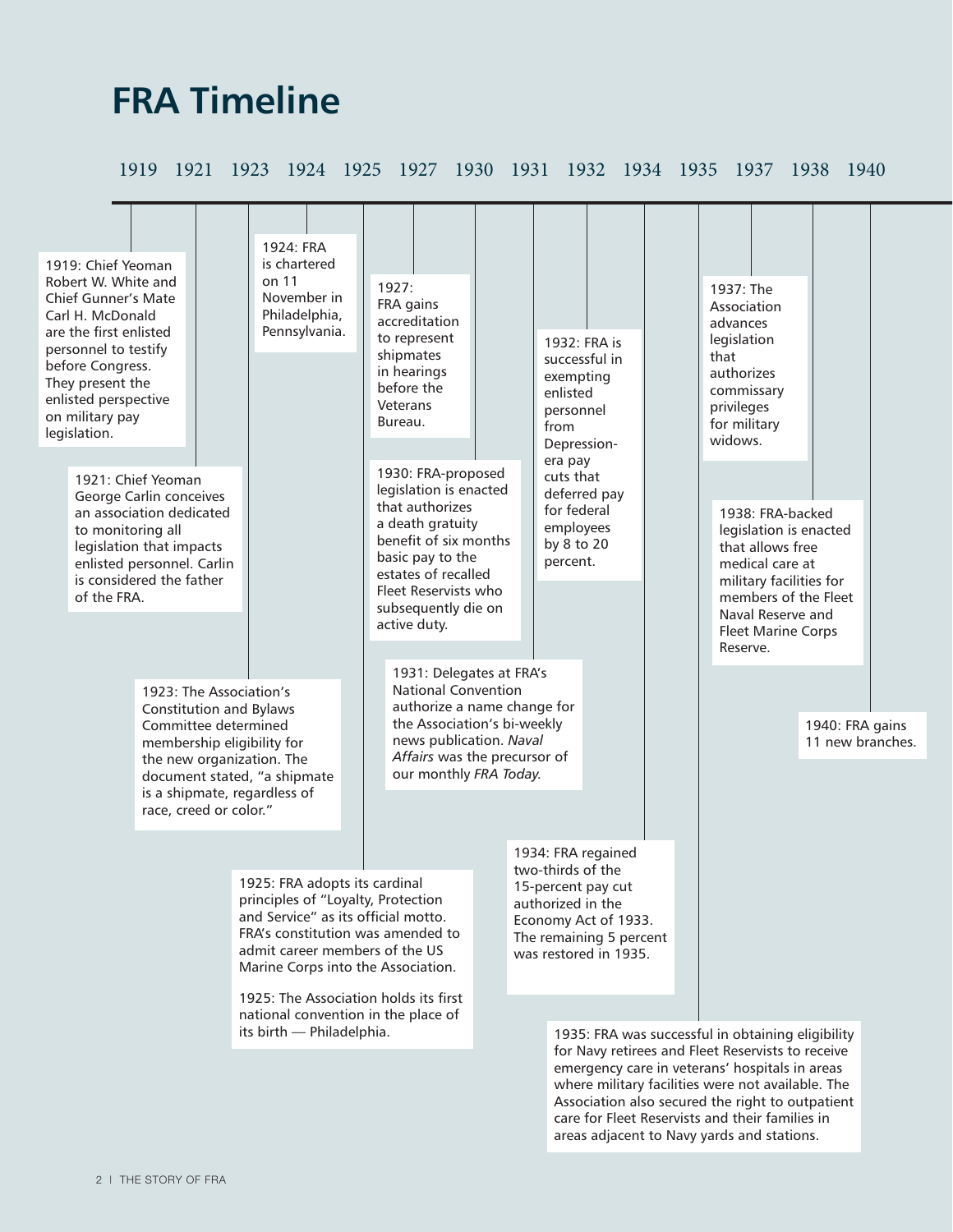#### 1941 1942 1946 1947 1948 1949 1950 1952 1954 1955 1956 1957 1958 1959

| 1941: FRA-<br>endorsed<br>legislation<br>increasing<br>peacetime<br>widow's and<br>dependents'<br>pensions is<br>enacted.                                                                                                                                                                                                                                                                                                                                                                                   |                                                                                                                                                                                                          | 1948:<br>Legislative<br>updates<br>appear in<br><b>Naval Affairs</b><br>to keep<br>members<br>up-to-date<br>of FRA's<br>advocacy<br>efforts on<br>their behalf. |                                                                                                                                                                                                                                                                       | 1950: FRA<br>first proposes<br>legislation<br>to provide<br>a survivor<br>benefit<br>program<br>as part of<br>the military |  | 1954: Vice<br>President<br>Richard M.<br>Nixon is<br>speaker at<br>California.                                                                                                                                                                                                                                                | the keynote<br><b>FRA's National</b><br>Convention<br>in San Diego,                                                                                     |  | 1957:<br>military                                                                                                                           | Legislation<br>is enacted<br>that expands<br>Social Security<br>to include<br>active duty<br>personnel. |  |  |
|-------------------------------------------------------------------------------------------------------------------------------------------------------------------------------------------------------------------------------------------------------------------------------------------------------------------------------------------------------------------------------------------------------------------------------------------------------------------------------------------------------------|----------------------------------------------------------------------------------------------------------------------------------------------------------------------------------------------------------|-----------------------------------------------------------------------------------------------------------------------------------------------------------------|-----------------------------------------------------------------------------------------------------------------------------------------------------------------------------------------------------------------------------------------------------------------------|----------------------------------------------------------------------------------------------------------------------------|--|-------------------------------------------------------------------------------------------------------------------------------------------------------------------------------------------------------------------------------------------------------------------------------------------------------------------------------|---------------------------------------------------------------------------------------------------------------------------------------------------------|--|---------------------------------------------------------------------------------------------------------------------------------------------|---------------------------------------------------------------------------------------------------------|--|--|
| 1942: Because of<br>World War II, the<br>Association holds no<br>national convention as<br>most of its members<br>and all of its National<br>Headquarters staff<br>are serving on active<br>duty. FRA membership<br>continues to grow.<br>1946: The Association is<br>successful in establishing<br>equity in disability<br>compensation for disabled<br>peacetime veterans with<br>their wartime counterparts.<br>Peacetime disability rates<br>increase from 75 to 90<br>percent of the wartime<br>rates. |                                                                                                                                                                                                          |                                                                                                                                                                 | retirement<br>system.<br>1949: Career Compensation<br>Act of 1949 authorizes new<br>basic pay scales; increased<br>allowances and special pays;<br>a more generous reenlistment<br>bonus; a new disability<br>retirement system; and<br>other pay and quality-of-life |                                                                                                                            |  |                                                                                                                                                                                                                                                                                                                               | 1955: FRA has<br>one of its most<br>successful<br>years, opening<br>22 new<br>branches and<br>increasing<br>membership<br>by nearly 6,000<br>shipmates. |  | 1958: FRA-proposed<br>legislation authorizes<br>two additional senior<br>enlisted pay grades<br>$(E-8$ and $E-9$ ) to<br>enhance retention. |                                                                                                         |  |  |
|                                                                                                                                                                                                                                                                                                                                                                                                                                                                                                             |                                                                                                                                                                                                          | enhancements.                                                                                                                                                   |                                                                                                                                                                                                                                                                       |                                                                                                                            |  |                                                                                                                                                                                                                                                                                                                               |                                                                                                                                                         |  |                                                                                                                                             | 1959: George L. Carlin,<br>FRA's founding father,<br>joins the staff of the<br>Supreme Commander.       |  |  |
|                                                                                                                                                                                                                                                                                                                                                                                                                                                                                                             |                                                                                                                                                                                                          |                                                                                                                                                                 | 1952: The Association<br>successfully defeats<br>efforts to increase<br>commissary prices by 18<br>to 20 percent.                                                                                                                                                     |                                                                                                                            |  |                                                                                                                                                                                                                                                                                                                               |                                                                                                                                                         |  |                                                                                                                                             |                                                                                                         |  |  |
|                                                                                                                                                                                                                                                                                                                                                                                                                                                                                                             | 1947: The Navy, Marine<br>Corps, Army and Air<br>Force are combined into<br>a single Department of<br>Defense. Secretary of the<br>Navy James V. Forrestal<br>becomes the first<br>Secretary of Defense. |                                                                                                                                                                 |                                                                                                                                                                                                                                                                       |                                                                                                                            |  | 1956: FRA sponsors the Mrs. US Navy Contest<br>to honor the contributions of Navy wives<br>to their husbands' careers. In addition to<br>the coveted title, Beverly Jean Ellis (wife of<br>Shipmate Alfred Ellis and member of LA FRA<br>Unit 60) wins a 1956 Oldsmobile, \$2,000 in<br>cash and a tour of the United States. |                                                                                                                                                         |  |                                                                                                                                             |                                                                                                         |  |  |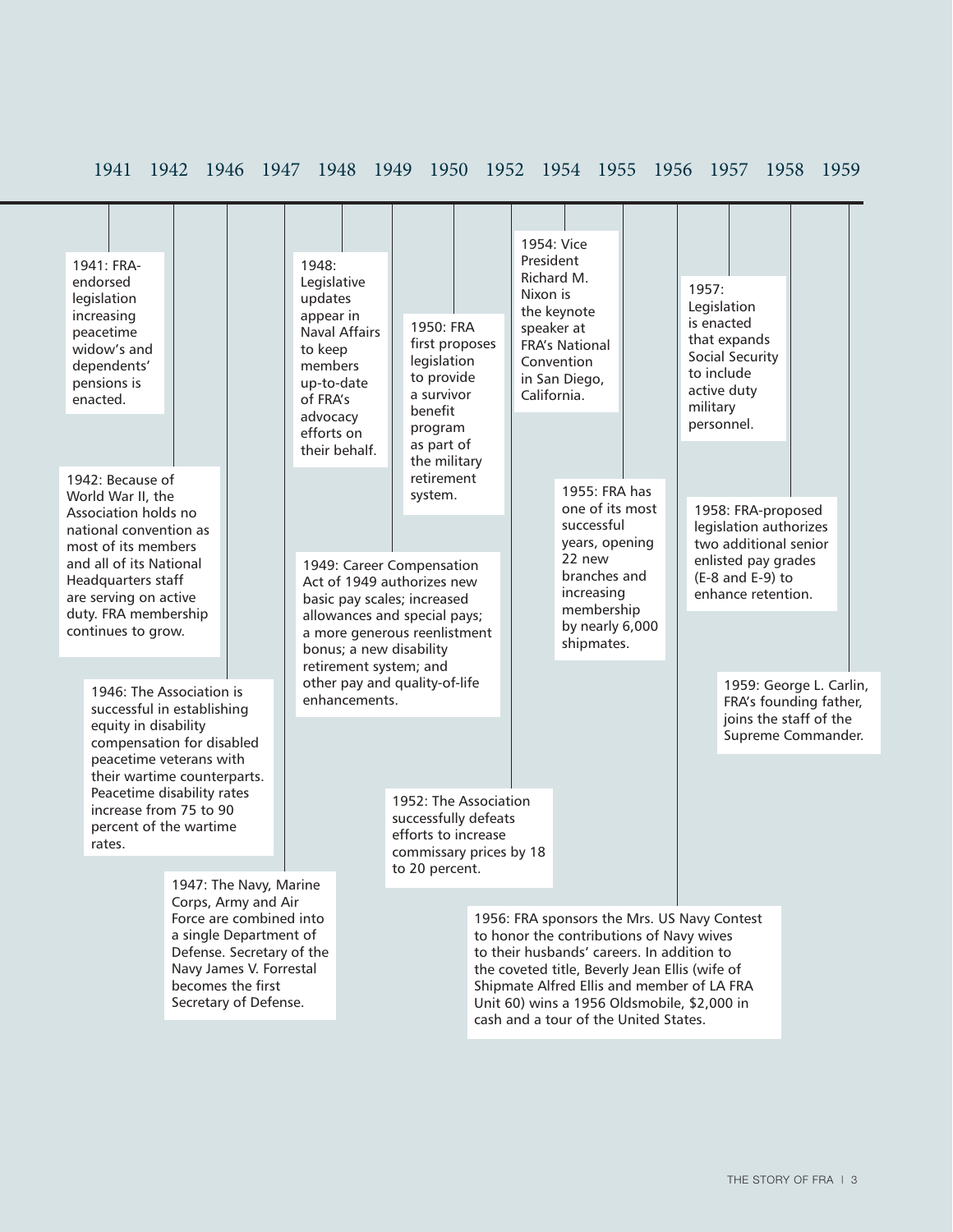# **FRA Timeline** (continued)

1960 1963 1964 1970 1972 1973 1974 1975 1977 1980 1985 1986 1987

| 1960: President<br>Harry Truman<br>drops by<br><b>FRA's National</b><br>Convention to<br>greet shipmates<br>at Seattle's<br>Olympic Hotel.                                                                                                                                                                                                                              | 1970: FRA<br>welcomes<br>Coast Guard<br>personnel<br>and women<br>as members.                                                                                                                                                                                | 1973: The<br>US military<br>becomes an<br>all-volunteer<br>force. | 1975: The<br>Association<br>opposes<br>unionization<br>of the US<br>military.                                                                                                                                                                                             | 1986: FRA<br>plays key role<br>in restoring<br>full COLA<br>for military<br>retirees.                                                 |
|-------------------------------------------------------------------------------------------------------------------------------------------------------------------------------------------------------------------------------------------------------------------------------------------------------------------------------------------------------------------------|--------------------------------------------------------------------------------------------------------------------------------------------------------------------------------------------------------------------------------------------------------------|-------------------------------------------------------------------|---------------------------------------------------------------------------------------------------------------------------------------------------------------------------------------------------------------------------------------------------------------------------|---------------------------------------------------------------------------------------------------------------------------------------|
| 1963: A banner<br>year for FRA - The<br><b>Association creates</b><br>an organized system<br>for launching<br>grassroots letter-<br>writing campaigns,<br>drafts successful<br>legislation to increase<br><b>Basic Allowance for</b><br>Quarters (BAQ) by<br>18.5 percent, supports<br>implementation<br>of cost-of-living<br>adjustments, and adds<br>28 new branches. | 1972: FRA plays major role<br>in the enactment of the<br>Widow's Equity bill, the<br>precursor of today's Survivor<br>Benefit Plan (SBP).<br>1972: FRA sponsors the<br>Navy's first Sailors of the<br>Year competition, a tradition<br>that continues today. | 1974: FRA celebrates<br>its 50 <sup>th</sup> anniversary.         | 1977: FRA<br>conducts White<br>Hats Panel to<br>bring the enlisted<br>perspective on<br>pay and benefits<br>to members of<br>Congress.<br>1977: The<br>Association<br>successfully<br>defeats<br>Administration<br>plan to alter<br>the military<br>retirement<br>system. | 1987: FRA sponsors<br>"Sound Off to<br>Congress" program,<br>soliciting input from<br>enlisted personnel<br>across the country.       |
| 1964: FRA receives 25,000<br>responses to its Military<br><b>Retirement Hospital</b><br>Rights questionnaire<br>and distributes results to<br>Congress. Additionally,<br>Former President Harry<br>Truman is named an<br>Honorary FRA Shipmates.                                                                                                                        |                                                                                                                                                                                                                                                              |                                                                   | 1980: FRA's warning that<br>combat readiness will<br>decline if "hemorrhage of<br>talent" continues results in<br>11.7-percent pay increase<br>in 1980, with follow-on<br>increase of 14.3 percent in<br>1981.                                                            | 1985: FRA becomes a founding member of<br>The Military Coalition when laws threaten<br>to significantly cut military retired pay. The |

potential loss of 22.5 percent in cost-of-living adjustments (COLA) over a seven-year period.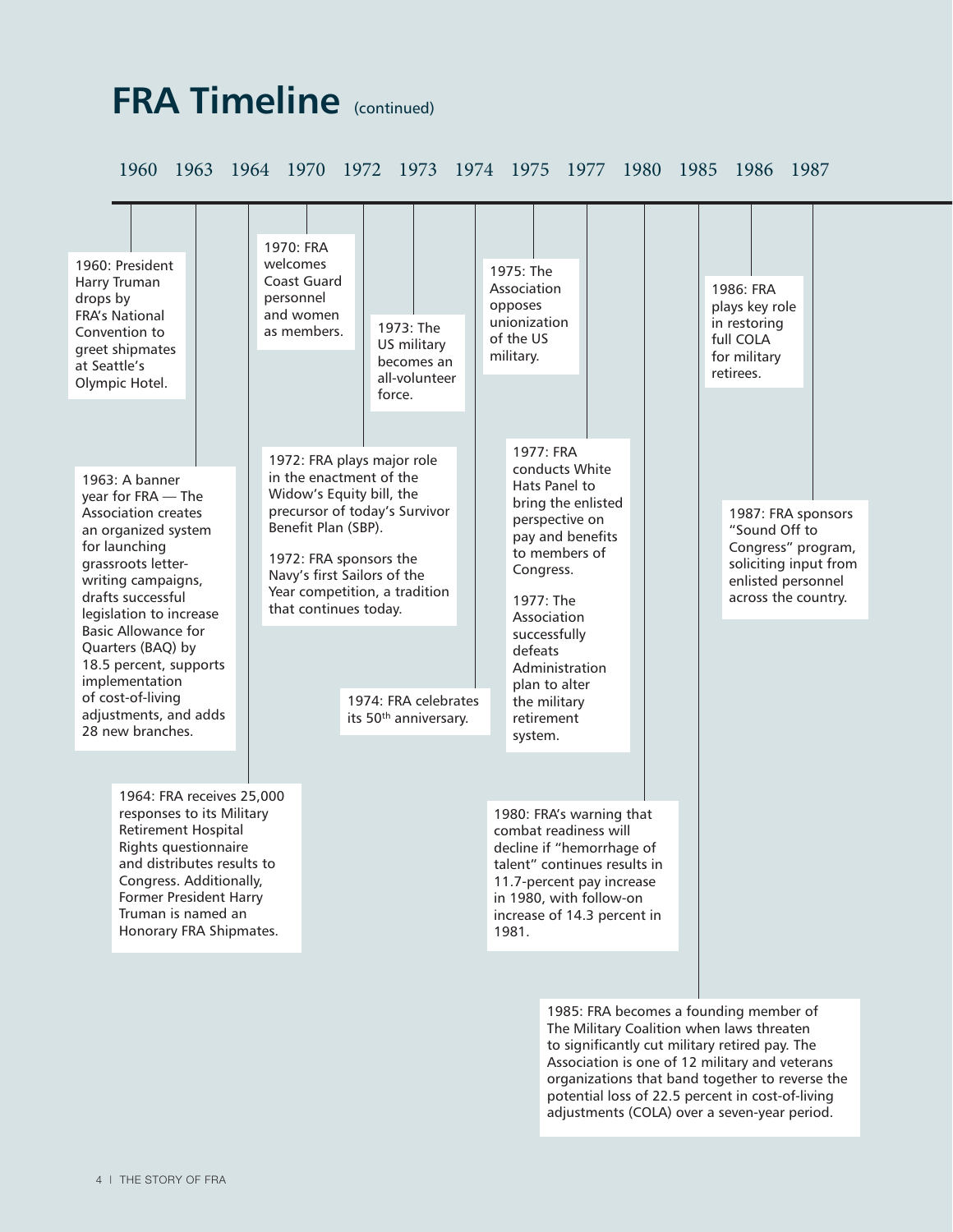#### 1991 1996 1997 1999 2000 2001 2002 2003 2004 2005 2006 2007 2008

2002: The FY 2003 NDAA authorizes combat-related special compensation (CRSC) for disabled retirees wounded in combat. Although not the full concurrent receipt of military retired pay and VA disability compensation FRA endorses, it is a significant first step

1991: The Association dedicates its new National Headquarters at 125 N. West Street in Alexandria, Va.

1996: FRA becomes federally chartered as part of the FY 1997 National Defense Authorization Act (Public Law 104-201).

1996: FRA unveils its presence on the World Wide Web (http://fra.org/fra), offering legislative, membership and administrative information to shipmates.

> 1997: With support from FRA National Headquarters, Shipmate Garrette W. Peck III is finally awarded the Silver Star and Purple Heart for actions as a Lance Corporal with the Ninth Marines in Vietnam.

2000: FRA releases study on career enlisted pay scales and recommends additional pay reform for mid-career and senior enlisted personnel. Seven other enlisted associations endorse the study and recommendations.

2001: TRICARE for Life (TFL) become effective on 1 October, providing rich medical and pharmacy benefits to military retirees over age 65.

2001: FRA and The Military Coalition successfully oppose Administration proposals that would force military retirees to choose between VA and DoD healthcare services.

2003: Concurrent receipt payments are authorized for military retirees whose service-connected disability ratings are 50 percent or higher. The payments will be phased in over a 10-year period. CRSC eligibility is expanded to cover certain retirees with 10 to 40 toward it.

percent disability ratings.

2005: FRA and TMC are successful in blocking new and higher fees for military retirees seeking medical care. Proposals to impose a \$250 enrollment fee and double pharmacy fees for veterans in Priority Groups 7 and 8 were defeated, as were DoD's efforts to impose enrollment fees and higher deductibles for TRICARE Standard beneficiaries and increase TRICARE fees for retirees under age 65.

2008: FRAendorsed legislation is enacted that dramatically improves education benefits for service members serving since 11 September 2001.

2006: In light of the expanded role Reservists are playing in the War on Terror, TRICARE Reserve Select benefits are expanded without increasing service members' cost share. FRA is instrumental in legislation that caps interest rates at 36 percent on loans to service members, and with their TMC counterparts again thwart DoD and VA efforts to charge beneficiaries more for medical coverage.

2007: FRA continues to hold the line on efforts to increase military retirees' out-of-pocket healthcare expenses. For the third year in a row, FRA thwarts efforts to impose increased TRICARE enrollment fees and higher pharmacy copays for military retirees. FRA stops efforts to repeal laws that protect service members from predatory lending practices.

2004: In FRA's 80<sup>th</sup> year, the Survivor Benefit Plan (SBP) is reformed to eliminate the offset experienced by survivors when they become eligible for Social Security benefits. The offset is phased out over a 3.5-year period. Additionally, the implementation of concurrent-receipt provisions was accelerated for military retirees with disability ratings of 100 percent.

1999: FRA's campaign to repeal the military's REDUX retirement plan pays dividends. The FY 2000 National Defense Authorization Act (NDAA) allows service members to accept the High-3 retirement plan or elect the REDUX plan and receive a \$30,000 lump sum Career Status Bonus. The measure also contains significant active duty pay raises and housing allowances, all of which are FRA-endorsed initiatives.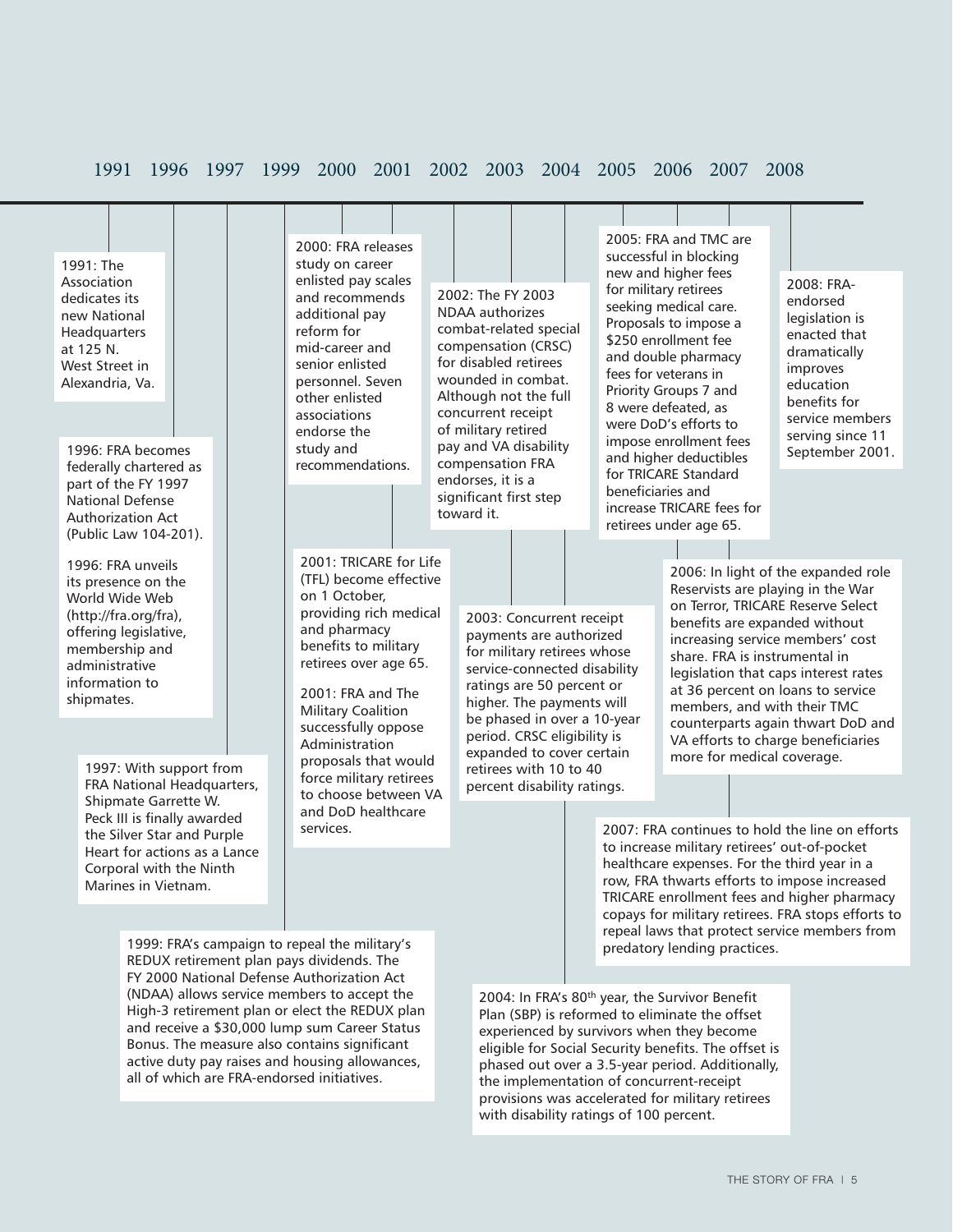## **FRA Timeline** (continued)

2009 2010 2011 2012 2013 2014 2015 2016 2017 2018 2019 2020 2021



separation by Enlisted Retention Boards; less than 10 percent qualified for TERA benefits. For the first time in several years, active duty and Reserve personnel identified "preserving retirement benefits" as a higher priority than "military and veterans' health care" in FRA's annual survey of benefits. The FRA Education Foundation became an approved charity in the Combined Federal Campaign.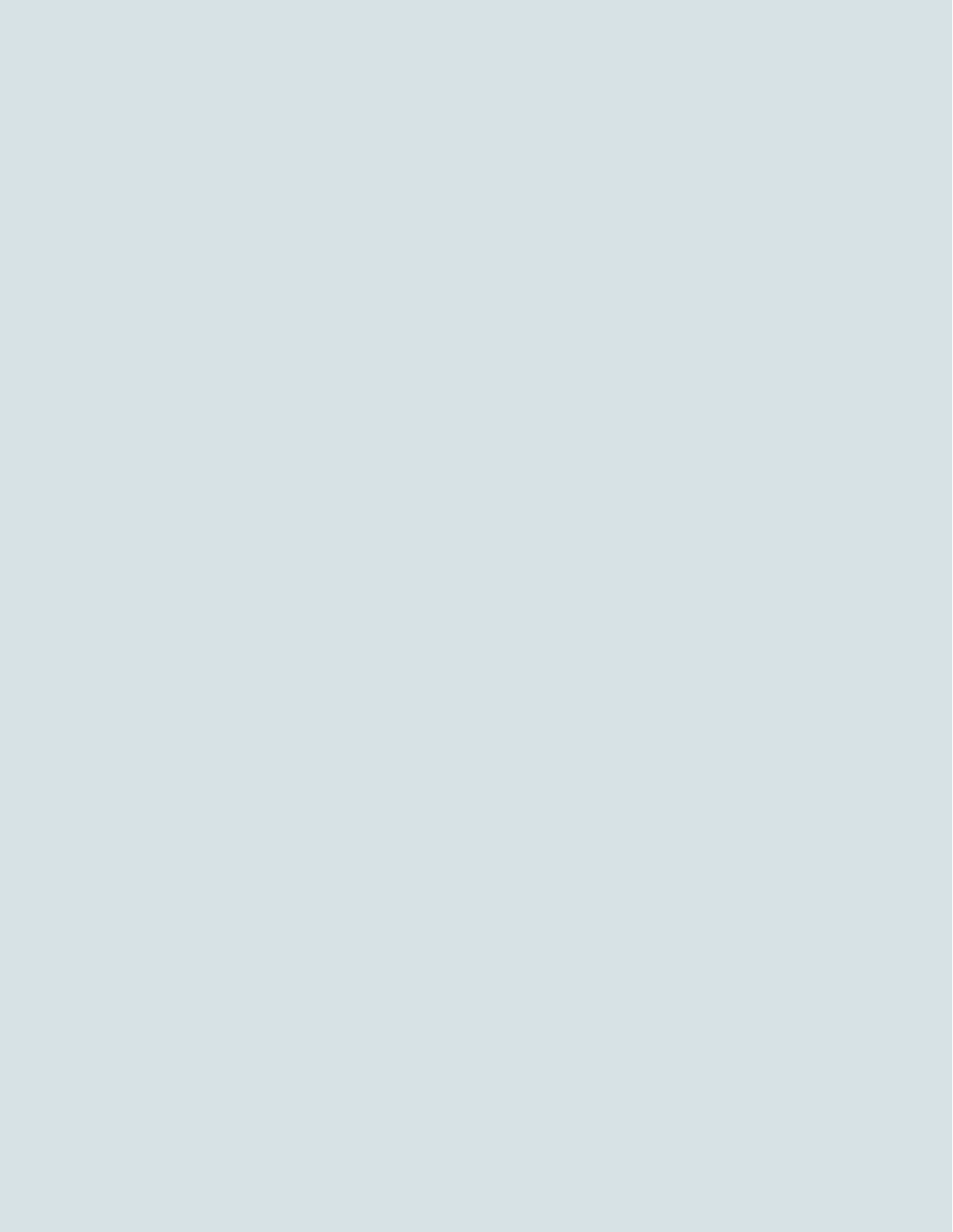# **The Voice of Sea Service Personnel for More than 90 Years**

Setting forth on an uncharted sea, fewer than 100 shipmates assembled in Philadelphia in October 1922 to organize the Fleet Reserve Association (FRA). The group chose the name because its prospective membership would be largely drawn from the Fleet Naval Reserve component or those eligible for transfer to it. This was the first time in recorded naval history that career enlisted personnel were banding together for mutual loyalty, protection and service.

Chief Yeoman George L. Carlin, on duty in Philadelphia, conceived the concept of joining together in such a fashion. He is rightfully considered the Founder of FRA. His idea stemmed from the earlier action of an unorganized group of enlisted personnel who helped defray the cost of sending Chief Yeoman Robert W. "Bob" White and Chief Gunner's Mate Carl H. McDonald, USN (Ret.), to Washington, D.C., to represent enlisted personnel before a congressional panel. This is the first documented instance where enlisted personnel presented testimony before Congress and is the foundation for FRA's current legislative advocacy efforts.

In the early 1920s it was a revolutionary idea to consider a permanent organization that would present the enlisted perspective to influence military personnel legislation. Most naval officers instinctively viewed such an organization as a threat to good order and discipline, and many civilian leaders warned it might lead to unionism in the military.

Ironically, the circumstances of active military service limited the involvement of service members in political matters, yet the enlisted viewpoint had to be effectively expressed if it was to gain congressional attention. The active duty enlisted force had no true champions within the administration to plead its cause. Defense officials who spoke for personnel needs were also the ombudsmen for policy and hardware matters. They served two masters, the Pentagon and the White House. Consequently, it was often left to the appropriate congressional committees to champion the enlisted cause. Given these factors, it's easy to understand why representation

on Capitol Hill for enlisted personnel and their families did not come easily.

In the interest of providing direct and effective representation for enlisted personnel, that small group of Navy enlisted retirees met and adopted the plan to create a legislative advocacy organization. In 1922 this plan was set in motion by a few, fueled by the needs of many, and has benefited all enlisted personnel and their families since its adoption. Shaped by experience and tempered by a sense of American justice and fair play, the plan evolved into today's FRA.

FRA was born to protect the well-being and promised benefits of enlisted personnel and their families, and it has endured. It has been remarkably successful in that it has never strayed from that purpose. Anyone today doing research on legislation that impacts military enlisted personnel will find that FRA is almost always involved.

Although an enlisted association, one of FRA's early actions was advocating for senior officers who Congress was planning to omit from a major pay initiative. Senior Lobbyist Charlie Lofgren appeared before a congressional subcommittee and argued the merit of a pay raise for the "admirals and generals," something they could not do for themselves. It had a telling effect on Congress. It enacted the pay bill, including increases for senior officers.

Additionally, it made a profound impression on the leaders of the Navy and earned immense good will for FRA. Consequently, FRA gained a reputation as an advocate for all military personnel.

The story of the FRA is a tale of grassroots lobbying at its purest. In today's world of political action committees (PACs) and high-powered legislative influence, FRA continues to employ the basic lobbying techniques it has used since 1924; personal contact, reasonable and logical proposals, honorable service, and an American sense of fair play. However, like the Navy structure it came from, FRA is unique and one of the most democratic organizations in existence today. There is a carefully nurtured structure of branches, organized by regions, with regional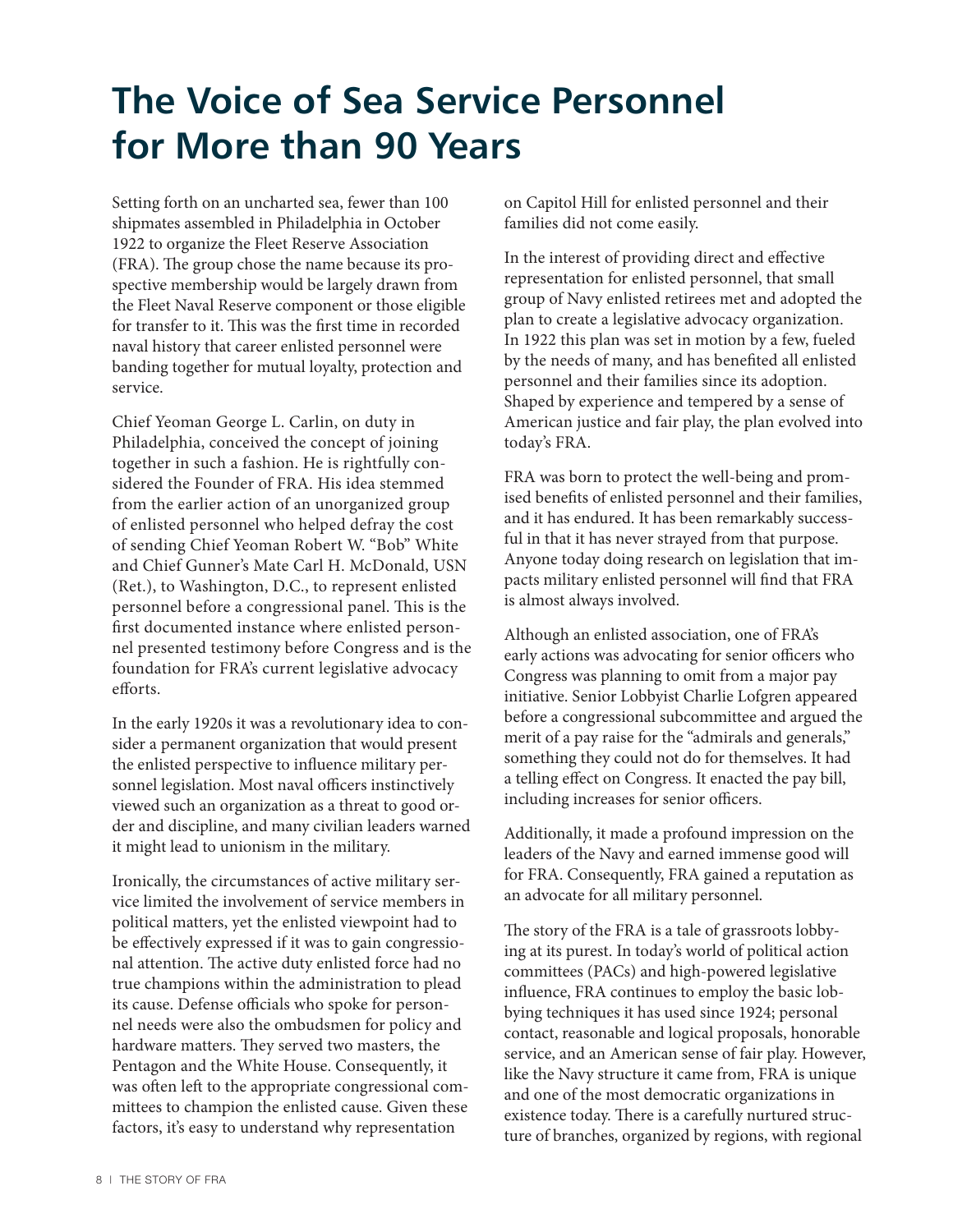presidents comprising a National Board of Directors to govern the association between annual conventions. But it is the delegates, assembled in convention, who set the course. They determine policy and approve expenditures.

FRA has had outstanding lobbyists, including Lofgren, who led the Association out of the wilderness of the 1930's to a status of being recognized and respected on Capitol Hill. What Lofgren left for his successors was a reputation that FRA is a reliable spokesman for enlisted personnel. Bob Nolan, who served as FRA's National Executive Secretary (NES) for 24 years, took it an important step further.

Nolan was a reliable spokesman for the enlisted forces and he did not wait for things to take shape. Prior to his tenure, military association lobbyists largely responded to requests for their views on proposals emanating from the Department of Defense (DoD). They were reactive. When the machinery of government moved too slowly, Nolan geared up the association to propose its own programs for positive change. In short, FRA took its issues directly to Congress, and didn't wait for an invitation or for others to lead. Today, this tradition continues as FRA's Legislative Team proactively works to protect and enhance the quality of life for military personnel.

FRA has never had a PAC, never appears at political fundraisers, and never offers honorariums. The Association is non-partisan and has only the concept of equity to sell.

Successful lobbying could not have been accomplished over the years without grassroots support of FRA's membership, including all past and current national officers. Kudos also go to all past national presidents who provided the guidance and leadership to ensure a viable congressional legislative agenda was presented to the convention delegates for their consideration.

To meet recurring legislative challenges, FRA has four guiding principles: be diligent in monitoring DoD and congressional proposals and actions; always be alert to anything that might affect the best interests of career enlisted personnel and their families; be reasonable in its approach to legislative solutions; and last but not least, be ready to propose attainable programs that Congress can embrace and eventually adopt as law.

In fulfilling its mission of presenting the enlisted viewpoint on military personnel issues, FRA faced a different challenge at the start of the 1990's. In 1991, the Soviet empire imploded and the Cold War ended. The constant strategic threat of the Cold War period disappeared and the nature of the threat to U.S. interests changed. Defense budgets were decreased rapidly and many questioned the need for maintaining substantial end strengths. Base closures and personnel reductions followed and were very unsettling to people in the military community. This would continue for several years.

Following the collapse of the Soviet Union, our nation's defenses were slashed by about 40 percent, yet the military forces were called upon to do far more than they had before the collapse; nearly doubling the call to handle contingency operations and deployments. This forced an even greater reliance on the Sea Services to deploy forces when and where needed.

The terrorist attacks of 11 September 2001 led to our nation's involvement in the Global War on Terror, and again changed the focus for America's fighting force. The Coast Guard's role in the Department of Homeland Security increased significantly while Navy and Marine involvement grew in Iraq, Afghanistan, and other international hot spots.

Despite the vast technological advances in weaponry, the essential ingredient in the protection of our country continues to be the manpower that effectively employs that technology. They must be treated fairly and compensated equitably. The service person's compensation and benefits cannot vary according to world events and the whims of national leaders. There must be a consistent belief that the government will keep faith with personnel even when circumstances change.

FRA has never rested on the laurels of its past successes. It effectively faces today's challenges while remaining true to its original purpose — to protect the rights and benefits of the members of our Sea Services and provide adequate defense for our beloved nation. By adhering to its three cardinal principles of Loyalty, Protection and Service, FRA continues to achieve its primary goal: "A Navy, Marine Corps and Coast Guard that is second to none, manned by personnel superior to all."

FRA is federally chartered and stands as one of the nation's top military associations. It continues to lead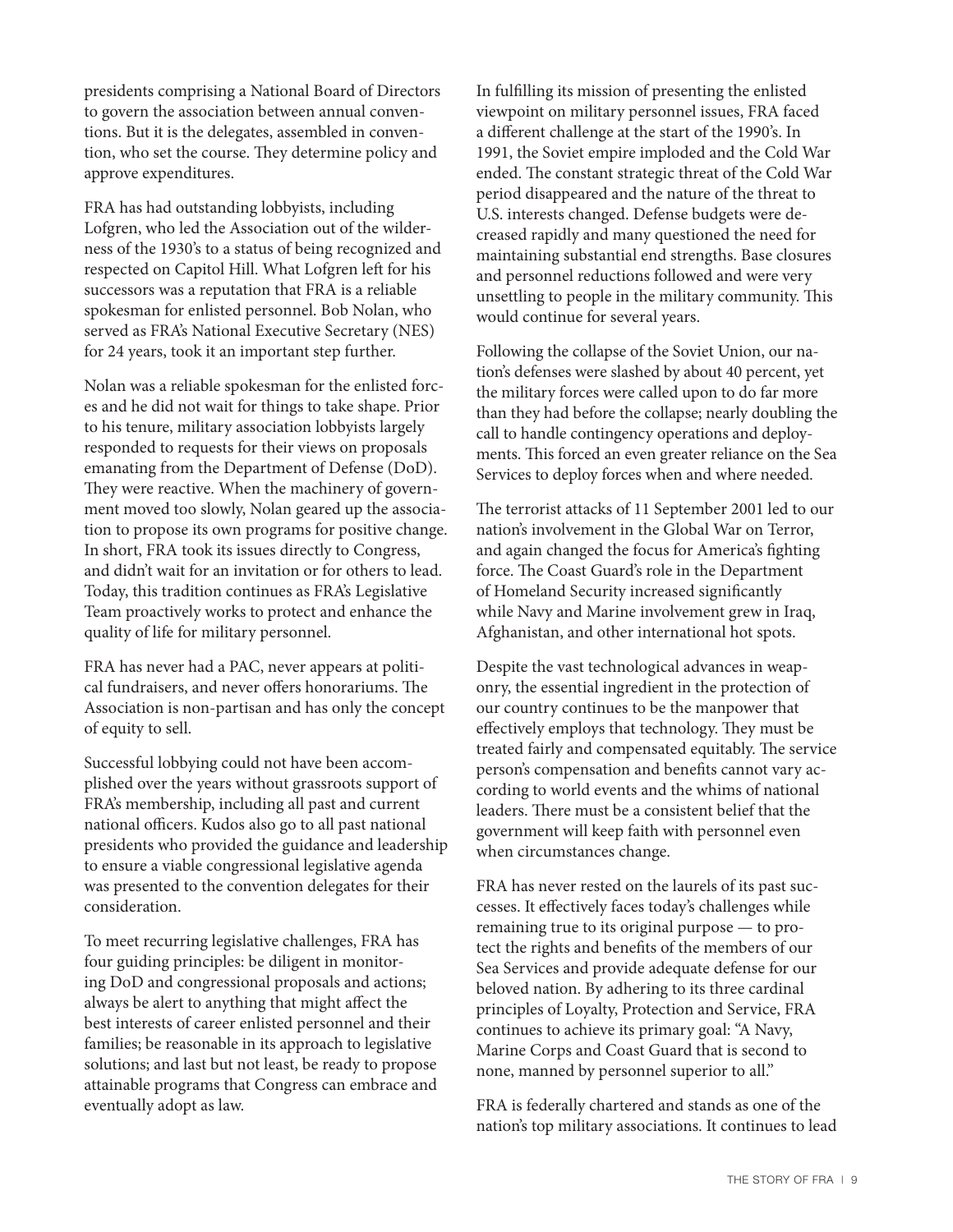the way in enhancing and preserving the benefits for current and former Sea Service personnel and their families. From peacetime veterans benefits, to issues on military and retirement pay, survivors' benefits, dependents' medical care and widow's equity, FRA shipmates stand shoulder-to-shoulder to champion the causes of the Sea Services community.

FRA was also a founder of the original 16-member Council of Military Organizations (COMO) and later was instrumental in forming a more influential group under the banner of The Military Coalition (TMC). Today TMC is the leading military and veterans lobbying group working on Capitol Hill. FRA plays an active role in the continued success of TMC, with FRA staff members holding key posts within the organization. In addition, many TMC meetings are hosted at FRA headquarters.

One of the greatest tributes to FRA was published in FRA's 1993 *Brotherhood Of The Sea* — "In a poll taken by a leading military newspaper, staff members of congressional committees dealing with the military were asked to grade some 18 military-related associations, regular and Reserve, officer and enlisted. FRA was rated most effective."

There is not a man or woman, officer or enlisted, regular or Reserve, on active duty or retired from the Armed Forces of the United States, who at this very moment is not deriving some benefit achieved through the efforts of the FRA.

FRA's major legislative accomplishments include the establishment of the CHAMPUS Health Benefits Program, now TRICARE, and the military's Survivor Benefit Plan (SBP). In 1998, FRA was the first organization to actively seek repeal of the Military Retirement Reform Act (REDUX) and was successful in urging members of Congress to introduce and/ or sponsor legislation to repeal the law. And in 1999, the Association led a successful campaign resulting in legislation that authorized pay increases for E-5, E-6 and E-7 personnel on 1 July 2001 and for E-5s through E-9s, effective 1 January 2002. In recognition of this successful pay reform initiative, FRA's Legislative Team was presented with a Certificate Award as part of the American Society of Association Executives' (ASAE) 2000 Awards of Excellence in Government Relations.

Since FRA became the voice of the enlisted sea services personnel so many years ago, the enlisted family's standard of living has improved. To quote John Ford, former Staff Director, House Armed Services Committee, "Military association spokesmen have frequently talked over the years of the erosion of benefits and at times have won some battles and lost some. But look at how the standard of living of military families has improved since FRA became the spokesman for sea services personnel. A lot of military families live better because FRA has been on watch [since 1924] and that, as they say, is the bottom line."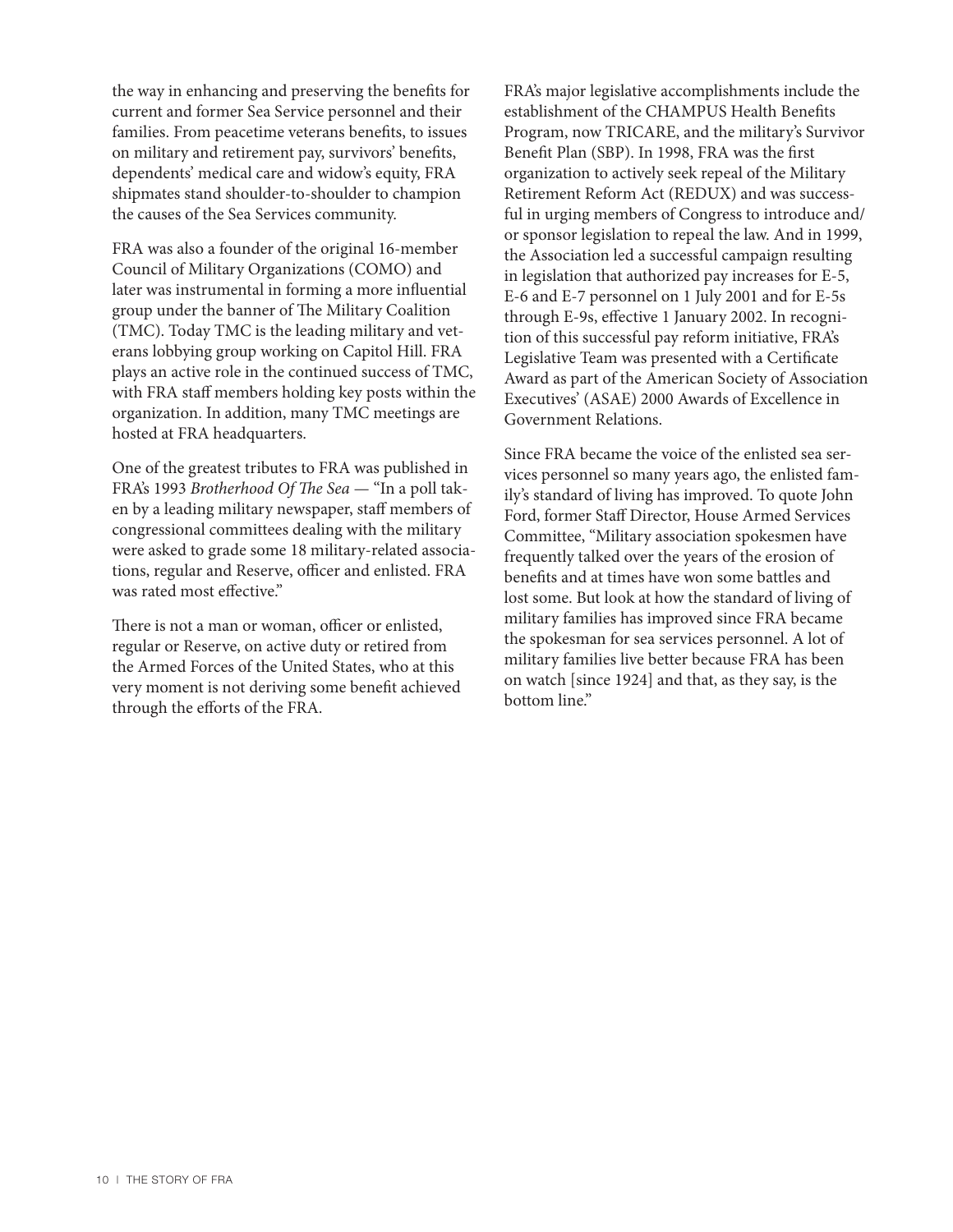# **FRA's Legislative Efforts and Successes from 1919 through the Present**

### **1919 through 1929**

Enactment of the Naval Reserve Act of 1916 allowed enlisted men of the regular Navy and Marine Corps to transfer to the Fleet Naval Reserve upon completion of 16 and 20 years of active service respectively. As a result, the need for an organization to preserve the rights and benefits granted them and their dependents by Congress became apparent.

Due to World War I, no attempt was made to secure direct representation for the enlisted force until 1919, when (through the efforts of a group of loyal shipmates and with the sanction of the Navy Department,) YNC Robert W. White and GMC Carl H. McDonald testified during congressional hearings on proposed military pay legislation being considered by Congress. They made an excellent presentation of fact, and substantial pay raises were recorded in the passage of a temporary pay bill — The Temporary Pay Act of 18 May 1920. A permanent pay plan was under consideration in the next congressional term (1921-1922). The successes achieved reinforced the need for an organization to protect these gains during that period.

The "Philadelphia Plan," the blueprint for the present-day FRA, was authored by YNC George L. Carlin. The first test of the new organization's ability to provide protection to its members and other service members came in 1923 when shipmates who had accepted temporary commissions in the Navy in WWI were advised that only enlisted time could be counted as time served for transfer to the Fleet Naval Reserve. In the interim, many men with commissioned service had transferred to the Fleet Naval Reserve. Legislation (H.R.4820) was drafted to address and its enactment was the first of many signal victories by the group.

FRA's charter was authorized on 11 November 1924, in the Court of Common Pleas, Philadelphia, Pennsylvania, and in 1925 included members of the U. S. Marine Corps among its members.

FRA was responsible for the Savings Clause in the Naval Reserve Act of 1925 that allowed anyone on active duty on 1 July 1925 to retain all existing benefits pertaining to pay and time-in-service upon transfer to the Fleet Reserve with either 16 or 20 years service. In 1927 FRA was accredited to represent shipmates in matters before the Veterans Administration. The country was enjoying unprecedented prosperity in 1928 and legislation detrimental to career personnel just wasn't considered. (It must be noted that during the prosperous years, Congress is apt to consider the person in uniform up front, but let the tide turn and the career service member becomes an expensive luxury.)

By 1929, the organization had proven its worth to the Navy Department and at the Association's Sixth National Convention in Norfolk, Va., three rear admirals addressed the assembled delegates and spoke of the successes of the new organization. Rear Adm. R. H. Leigh also unequivocally offered the endorsement of the Navy Department.

### **1930 through 1939**

During the Depression era, Congress proposed legislation that threatened military careers. One such proposal would have given Fleet Naval Reserve members one year's pay in cash and a ticket home. Thanks to a savings provision proposed by FRA, which included the words "except enlisted," many service members were spared a pay cut ranging from eight to 20 percent in 1932. But the latter saved the day only temporarily. The so-called Economy Act of July 1933 reduced the pay of armed forces personnel by 15 percent and demonstrated the axiom: "What Congress gives, Congress can take away." The shipmates at FRA's Ninth National Convention adopted a program to fight the 15-percent pay cut. They additionally proposed recognition of free care while hospitalized in Naval medical facilities, and Civil Service preference for inactive duty personnel with more than 16 years of service. That year the shipmates enjoyed two five-percent pay raises as restoration of the cut. The remaining five percent was restored in April 1935.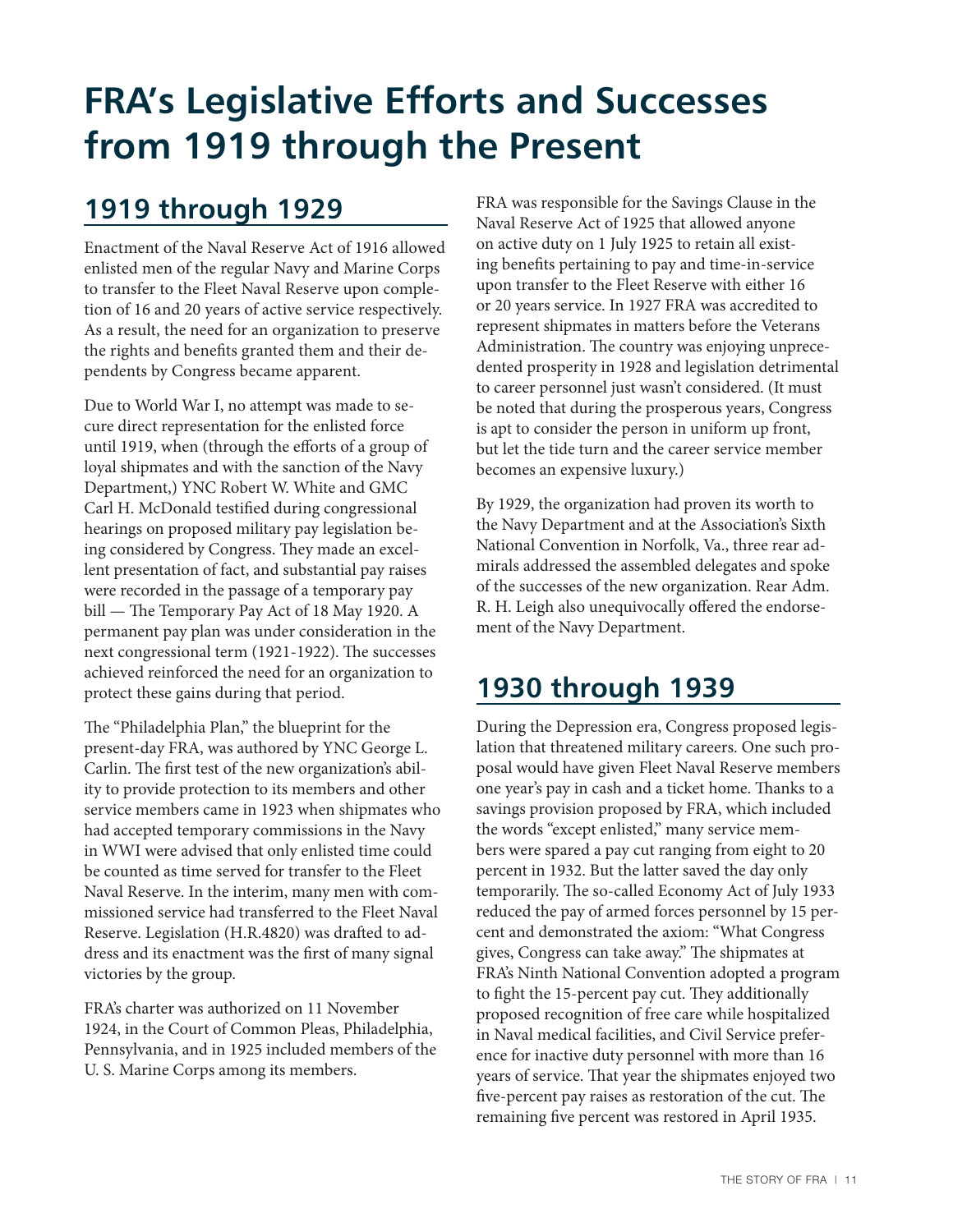Two benefits gained by FRA in 1935 were the eligibility for care in VA hospitals in areas where military facilities were not available, and the right to medical care for their families in areas adjacent to Navy yards and stations.

Under the watchful eye of FRA, enlisted personnel were protected from major losses in 1936 when Congress proposed a reorganization of Fleet Naval Reserve personnel. Legislation authorizing commissary privileges to military widows was also enacted that year.

Legislation, including free hospitalization and medical treatment for members of the Fleet Naval Reserve and Fleet Marine Corps Reserve, passed Congress in 1930. The Bureau of Medicine and Surgery, however, halted implementation as a result of a ruling by the Comptroller General (COMGEN). It was not until eight years later that career personnel finally received the benefit of this important legislation when the Naval Reserve Act of 1938 became law. That same year, with FRA's support, pay for members of the Naval Academy Band was placed on a par with other Navy musicians. The long fight for renewal of "shipping over" (reenlistment) bonuses became a reality when the Navy Department directed that (effective 1 July 1939) the bonuses would be paid upon reenlistment or extension. Finally, a decision to permit retired enlisted members to waive their retired pay to accept higher benefits from the VA was adopted in November 1939.

### **1940 through 1949**

The Association secured a number of career benefits for enlisted personnel during the early WWII years. These included pay for enlisted members retained in hospitals beyond expiration of enlistment dates, an enlisted clothing allowance, establishment of a quarters' allowance for the first three enlisted pay grades, longevity increases to Fleet Reservists and retirees for active service rendered subsequent to transfer to the Fleet Naval Reserve, transportation benefits for dependents of Fleet Naval Reservists upon retirement, and a retention of petty officer first class pay at \$66 per month instead of \$60.

Enactment of these benefits was due in large measure to appearances by FRA's National Executive Secretary before the Senate and House Military Affairs Committees. The new pay plan was enacted through

the combined efforts of all military and veterans groups. A claim filed by FRA in the Court of Claims for the payment of the Medal of Honor gratuities was also sustained in 1942.

The key mandate at the October 1943 National Convention was to seek legislation to allow 16-year Fleet Reservists recalled to active duty and completing 20 years of service to retire at the highest enlisted grade held.

During 1943 a challenge developed whereby proof of honorable discharge was required for personnel to apply for veterans benefits. A person transferred to the Fleet Naval Reserve did not receive a discharge and thus did not qualify as a veteran. Working with the VA, FRA helped modify the interpretation of the law so that a release from active duty under honorable conditions was considered the equivalent of an honorable discharge.

During 1944 and 1945, other gains included rotation of duty assignments; spot promotions; transfer of patients to naval hospitals nearest their homes at government expense; protection from discharge by the Boards of Medical Survey, and 30 days leave for Fleet Reservists and retired personnel upon release from active duty. In September 1945 legislation was introduced in the House of Representatives which gave Fleet Reservists and retired enlisted members permanent advancement to ratings earned while on active duty and also credit for active duty longevity service.

In December 1948, the report of the Hook Commission on Service Pay was released. The report cast a dark shadow of uncertainty on the future of enlisted personnel. One aspect of the report, and of most interest to those on active duty, was the recommendation to eliminate transfer to the Fleet Reserve upon completion of 20 years service and substitute a straight 25-years-of-service or attain-age-50 requirement. To the credit of FRA alone, the proposal was defeated. FRA represented the enlisted community throughout deliberations on the Hook Commission Report, which evolved into the Career Compensation Act of 1949. That same year FRA instituted four test cases in the Court of Claims on previous rulings by the COMGEN. The most celebrated was the Sanders case, in which FRA contended that someone who retired after 16 years of service, was recalled to active duty, and completed 20 years service should receive retired pay based on 20 years (one-half base pay) instead of 16 years (one-third base pay). FRA fought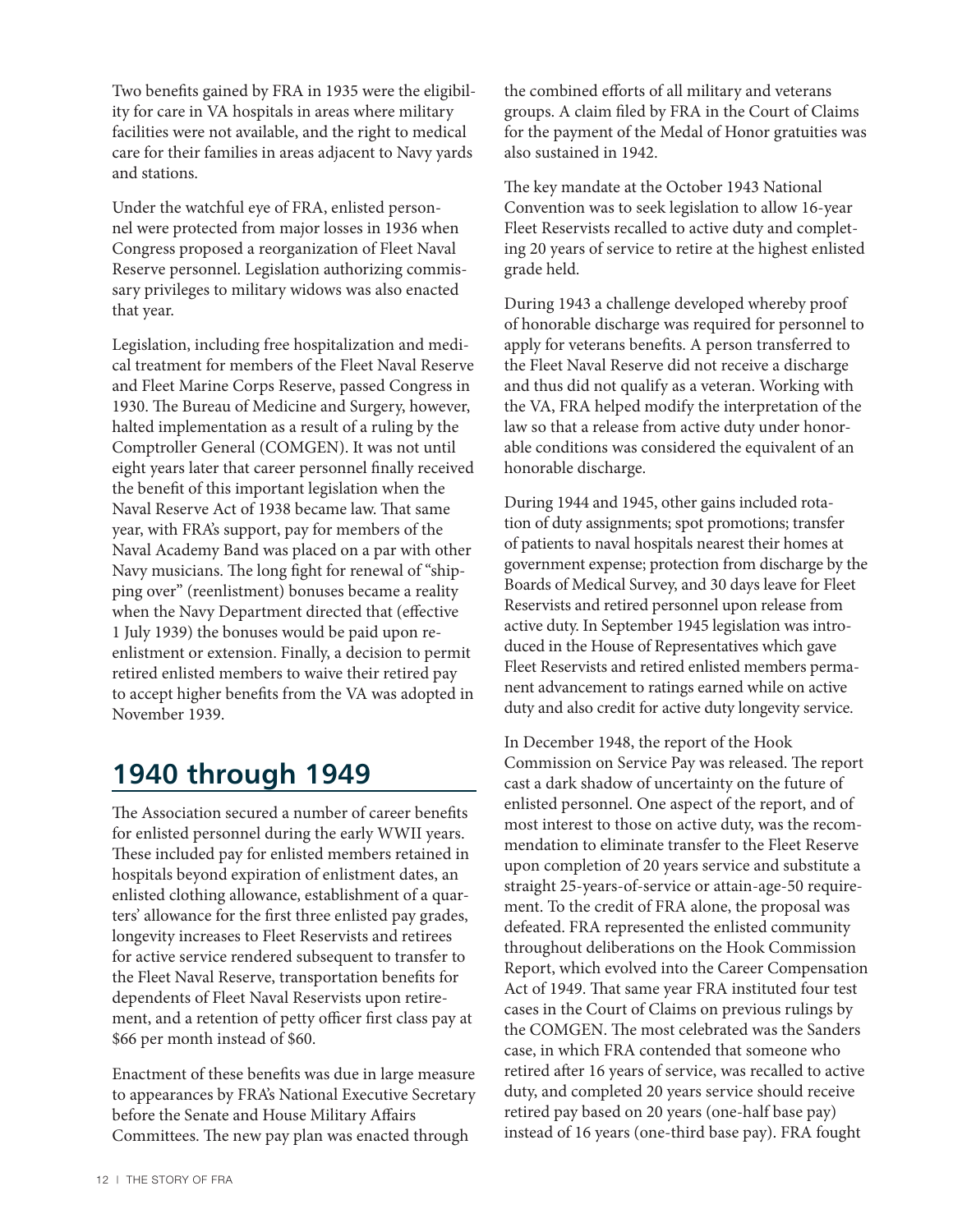this case through two appeals courts, eventually winning in 1952. The result was that over 3,000 shipmates received more than \$7 million in back pay.

#### **1950 through 1959**

In the early 1950s military retirees had no program whereby they could leave a portion of their retired pay to surviving dependents. This became a concern of the House Committee on Naval Affairs. Several lawmakers seeking to rectify this shortcoming found immediate support from FRA. The Uniformed Services Contingency Option Act of 1953 was the first law to establish such a plan. Under the act, retired members could receive reduced retirement pay during their lifetime to assure their surviving dependents received an annuity after their demise. The act required the program to be actuarially sound and that the government did not share in the program's cost. Service members had to enroll in the program in their eighteenth year of active service. The program was very restrictive and comparably expensive, and despite later improvements, it attracted few enlisted participants and drew less than fifteen percent of all military retirees. FRA believed the program was restrictive and too costly and continued to work toward better survivor benefits.

Congressional attempts to close military commissaries in 1953 were halted thanks to FRA's lobbying efforts. Only six of some 200 commissaries actually shut their doors.

Military personnel were not covered by Social Security until after 31 December 1956. During WWII those serving in the military received Social Security wage credits based upon a gratuitous \$160 a month earnings. However, the law clearly stated that anyone who subsequently credited their WWII service towards any federal retirement could not use that service for computing Social Security benefits. Clearly, Uncle Sam did not intend to pay twice for the same period of service. However, after WWII, the military draft continued and young Americans were forced to involuntarily serve the nation for at least two years and were denied Social Security coverage for their period of military service. The fact that Social Security coverage could also provide disability insurance and survivor benefits, made the idea of extending Social Security coverage to all military personnel very appealing. The Social Security law was amended, placing all military personnel in the program beginning 1 January 1957. FRA fully supported the change.

Pay for active duty personnel is comprised of basic pay and allowances. In the 1950s, military retired pay was based only on basic pay and computed on 2.5 percent of basic pay for each year of active duty service. Hence, a person retiring on 20 years of service received 50 percent of his or her basic pay, which equates to about 35 percent of total compensation. Prior to 1958, each time basic pay was increased for the active duty force, military retirees' retired pay was also recomputed based on the new active duty basic pay scales. This practice of "recomputation" was in effect for several years.

The passage of P.L. 85-422 on 20 May 1958 increased military active duty pay by 8.3 percent, but prohibited recomputation of retired pay on the new rates. The cost of recomputation for the bill would have been \$65 million. Instead, military retirees received a six-percent increase to their retired pay, reducing the government's cost to approximately \$35 million. This change in principle shocked the military retired community, but was far more acceptable than the Administration's recommendation to provide no increase in retired pay for 1958.

#### **1960 through 1969**

In 1961, P.L. 87-381 changed the name of the military's existing survivor benefit program from the Contingency Option Act to the Retired Serviceman's Family Protection Plan (RSFPP). RSFPP was revised by law on 8 March 1966 in an attempt to gain greater participation. Despite changes that relaxed requirements on enrollment, taxation, withdrawal and annuities, the plan's acceptance and enrollment grew by only several percentage points within the retired community. Needless to say, FRA supported all improvements to the legislation while campaigning for a more equitable survivor benefit program.

FRA joined other military associations in a massive campaign to restore retired pay recomputation in law. In 1961 and 1963, the House approved such a bill, but the Senate defeated the measure. However, the Uniformed Services Pay Act of 1963 replaced the recomputation practice in permanent law with a method of adjusting retired pay based on changes in the cost of living as measured by increases in the Consumer Price Index (CPI). This method is now commonly known as "cost of living adjustments" or "COLAs."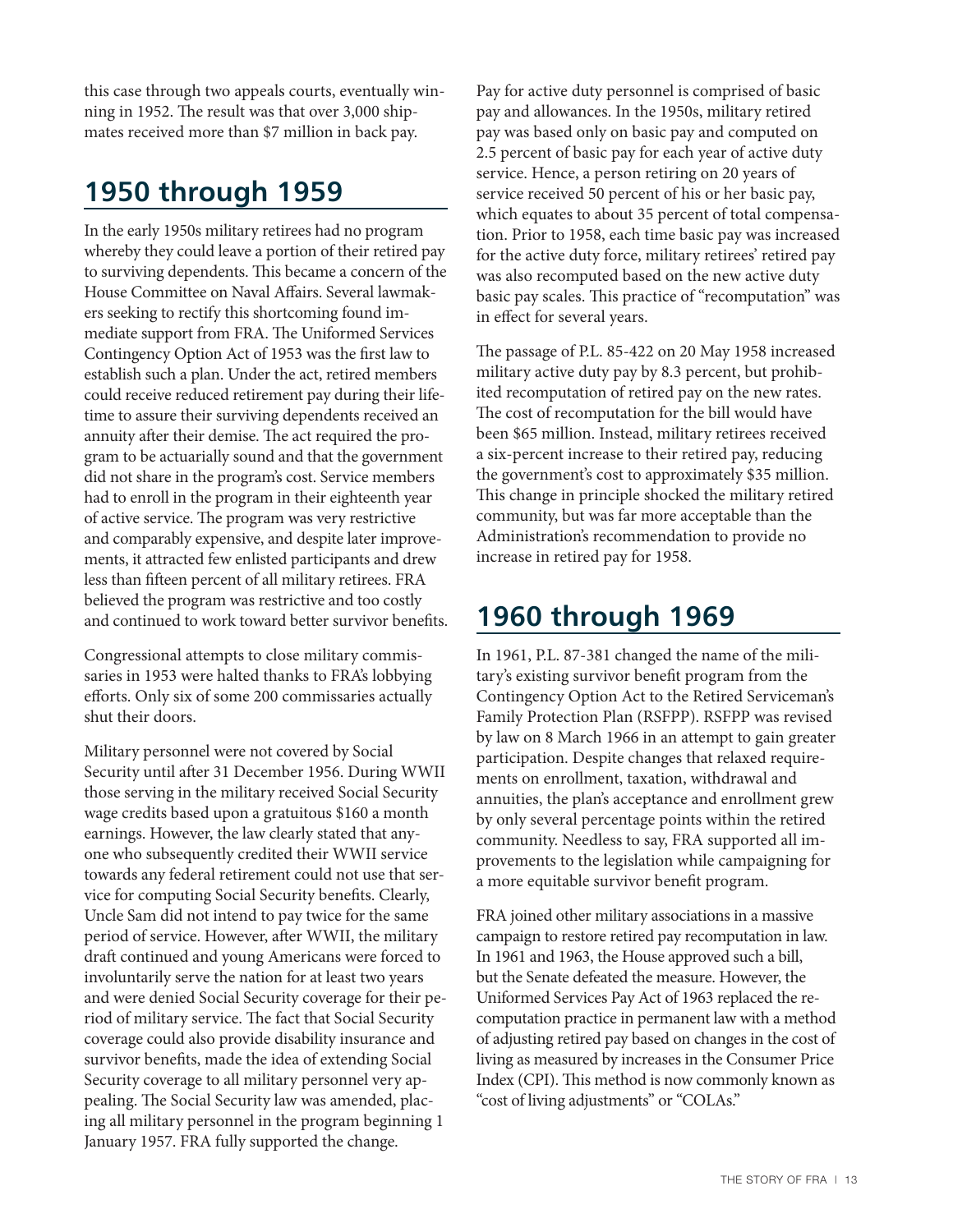FRA convinced the original Cold War G.I. Bill sponsor, Texas Senator Ralph Yarborough, to draft legislation authorizing military careerists to use their GI education benefits for 10 years after discharge from active duty. The House Armed Services Committee also called on FRA and the Navy to testify on Hazardous Duty Pay, and Congress authorized flight deck crews to receive the allowance in 1965. In 1967 FRA lobbied for changes in the military pay law to give added basic pay to all the services' top senior enlisted personnel.

Another milestone in FRA's lobbying efforts was attained when the Military Health Benefits Act of 1966 was signed into law by President Lyndon Johnson, bringing a victorious end to FRA's Hospital Rights campaign. Prior to enactment of this legislation, retired military families had no statutory right to medical care. The Dependents Medicare Act of 1956 authorized them care in military hospitals on a "space-available basis." Reduced medical care was the result of the growth in military retiree rolls. During 1961 hearings, the House Appropriations Committee ruled the space-available language prohibited the programming of retiree bed space in newly constructed military hospitals. Although FRA repeatedly as asked how beds could be made available for retirees if they were not programmed, the ruling did not change and DoD did not program retiree beds in the military hospitals constructed from 1961 to 1966. This policy was also sustained in subsequent military hospital construction and limited access to an important military retiree benefit.

At the Association's 1963 National Convention delegates appointed a special Hospital Rights Committee to pursue a guaranteed right to medical care for military retirees and their dependents. The panel researched and documented the government's responsibility and obligation to provide care to retired military families. Twenty-five thousand replies to a questionnaire were received from FRA shipmates, providing the committee with a comprehensive survey that was compiled into a 64-page booklet entitled "Military Retirement Hospital Rights." The publication not only outlined the problem, but also offered the solution.

A total of 65,000 copies of the book were distributed within Congress and the Navy Department. The Judge Advocate General's Office hailed the book as the most authoritative book on the subject and a special subcommittee was appointed to investigate this problem. At the same time, FRA drafted legislation that would guarantee medical care to retirees and the bill was introduced in the House by Representatives Charles Gubser (Calif.), Charles Bennett (Fla.) and Richard Lankford (Md.).

The subcommittee completed the investigation and published its findings in September 1964. The report stated that (1) the Government has a "moral obligation" to provide medical care to retirees and their dependents; (2) beds should be programmed for retirees in military hospitals; and (3) the report directed DoD to draft legislation that would guarantee medical care to retirees and their dependents for presentation to the first session of the 89th Congress.

After prodding from the Secretary of Defense, DoD submitted an inequitable proposal and FRA went into action, lobbying against the DoD proposal that was later withdrawn. FRA testified at hearings to offer the enlisted member's viewpoints, and the subcommittee then drafted a generous bill that gave retirees and their dependents not only guaranteed care in military hospitals, but care in civilian hospitals at minimal costs. The bill further provided increased healthcare coverage for active duty dependents that included outpatient care in civilian medical facilities and financial aid in the case of mentally or physically handicapped dependents.

President Johnson signed the measure into law (P.L. 89-614) establishing The Civilian Health and Medical Program for the Uniformed Services (CHAMPUS) effective for active duty dependents on 1 October 1966 and for retirees and their dependents on 1 January 1967. House Armed Services Committee Chairman L. Mendel Rivers (S.C.) praised FRA's Hospital Rights Program by saying, "FRA can take a great deal of pride in the passage of this legislation because it was FRA which first brought this problem to national attention. I doubt if a bill would have passed without the efforts of FRA."

Another major personnel measure passed during the session was a 10-percent military pay raise. The Administration recommended a 3.2 percent raise and Chairman Rivers believed a 10-percent raise was more appropriate. With FRA and Navy League support, the chairman won the battle for the higher increase.

### **1970 through 1979**

Following the successful Hospital Rights initiative, FRA launched the Widow's Benefits legislative program. Military retirees were the only federal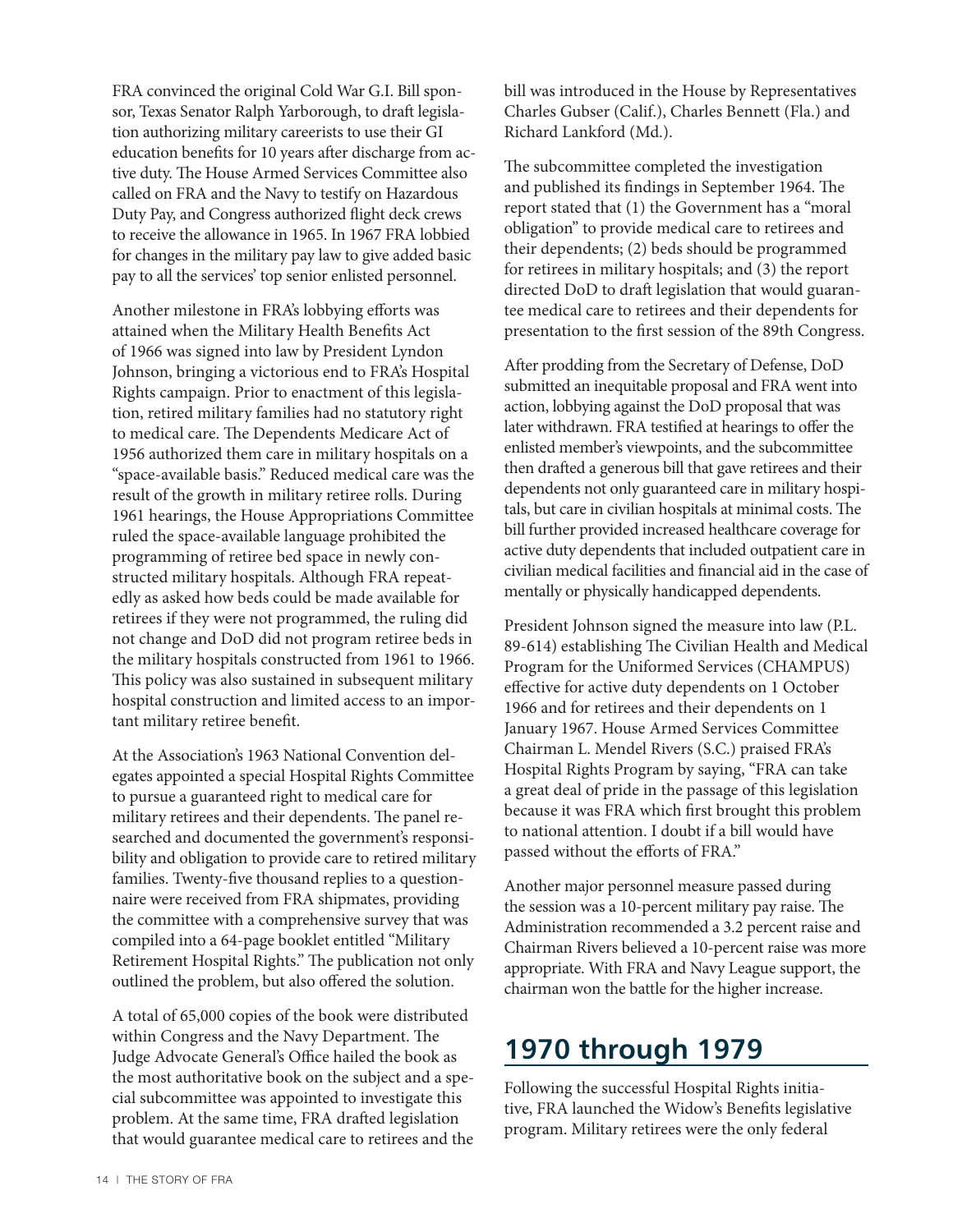retirees who could not leave their surviving spouses a percentage of their federal retirement. FRA believed that military retiree survivors should receive the same entitlement as civilian survivors. At the 1968 FRA National Convention, delegates approved a plan to pursue a survivor benefit that included a comprehensive study of existing plans in private industry and government. Findings were published and sent to all FRA members, congressional representatives and all military and civilian government leaders. FRA drafted proposed legislation based on the study, and later the bill became a law that launched the Association's Widow's Equity Program. After a 16-month campaign, Chairman Rivers appointed a special Subcommittee to investigate survivor benefits. On 7 July 1970, the Special Subcommittee held public hearings and FRA arranged for seven destitute military widows to testify.

DoD opposed the plan, but Rivers introduced a bill to create a new military survivor benefit plan. And although companion bills were introduced in the Senate, both measures died with the adjournment of the 91st Congress.

With the convening of the 92nd Congress in January 1971, Representative F. Edward Hebert (La.) became chairman of the House Armed Services Committee. He immediately introduced similar legislation (H.R.984) and served notice on the Pentagon that the bill was going to pass the House. Newly-elected Senator J. Glenn Beall (Md.) introduced companion legislation (S.325) in the Senate, hearings were held and FRA was the first public witness. The measures subsequently passed in their respective chambers and P.L.92-425 was signed into law on 21 September 1972, giving military retirees 12 months in which to apply for Survivor Benefit Plan (SBP) coverage. As the deadline approached, FRA learned from the services' finance centers that retirees had difficulty understanding the complex law. FRA successfully lobbied for an extension of the enrollment period to March 1974.

The Association also marked another milestone when it amended its bylaws in 1970 to welcome career designated U.S. Coast Guard personnel as members. In 1975 FRA extended membership to active duty members of the Sea Services from their first day of enlistment and launched a battle against unionizing the military that later resulted in legislation outlawing military unions.

FRA sponsored its first "Navy Recruiters of the Year" Program in 1974 and the first "Sailors of the Year" Program in 1975. It later expanded this program in 1981 to include the "Reserve Sailor of the Year." Today, FRA is still actively involved in sponsoring these and other recognition events to acknowledge outstanding performers in the Navy, Marine Corps and Coast Guard.

Between 1975 and 1979 FRA played a key role in twice defeating the Administration's proposal to phase out the budget subsidy for military commissaries. FRA also responded to proposals to revise the military compensation and retirement system in 1977 by conducting a White Hat's Pay Panel and holding symposiums in military communities across the country to learn enlisted views on these issues. After FRA presented the panel's findings to Congress, President Jimmy Carter's plan to change the retirement system was abandoned. Despite this success, the active duty and retired communities viewed these years as lean ones because military pay increases were capped for two years in a row.

How did others view FRA during the 1970s? Admiral John S. McCain, Jr., USN, Commander in Chief Pacific, wrote: "Throughout my Navy career it had been my privilege to observe FRA in action, ready to serve at every opportunity. No request for assistance has been too insignificant or too big for the Association to tackle. I know of many, many instances of wives and widows of our Navy and Marine Corps, officer and enlisted, member and non-member alike, whose needs have been more than adequately taken care of by the unselfish dedication of the shipmates at National Headquarters and branch levels. Yet these personal services have been only a part of the tradition of FRA. Lawmakers of the land invariably turn to FRA for assistance in matters affecting the welfare of the Armed Forces with the knowledge that they will receive sound, timely advice. There is no one in the Armed Forces today who has not benefited from the accomplishments of FRA. I am fully aware of your achievements and you have my highest esteem and appreciation in this regard."

#### **1980 through 1989**

In January 1980, FRA testified before the Senate Armed Services Subcommittee on Manpower and Personnel that the Navy was short nearly 20,000 highly skilled mid-career enlisted personnel and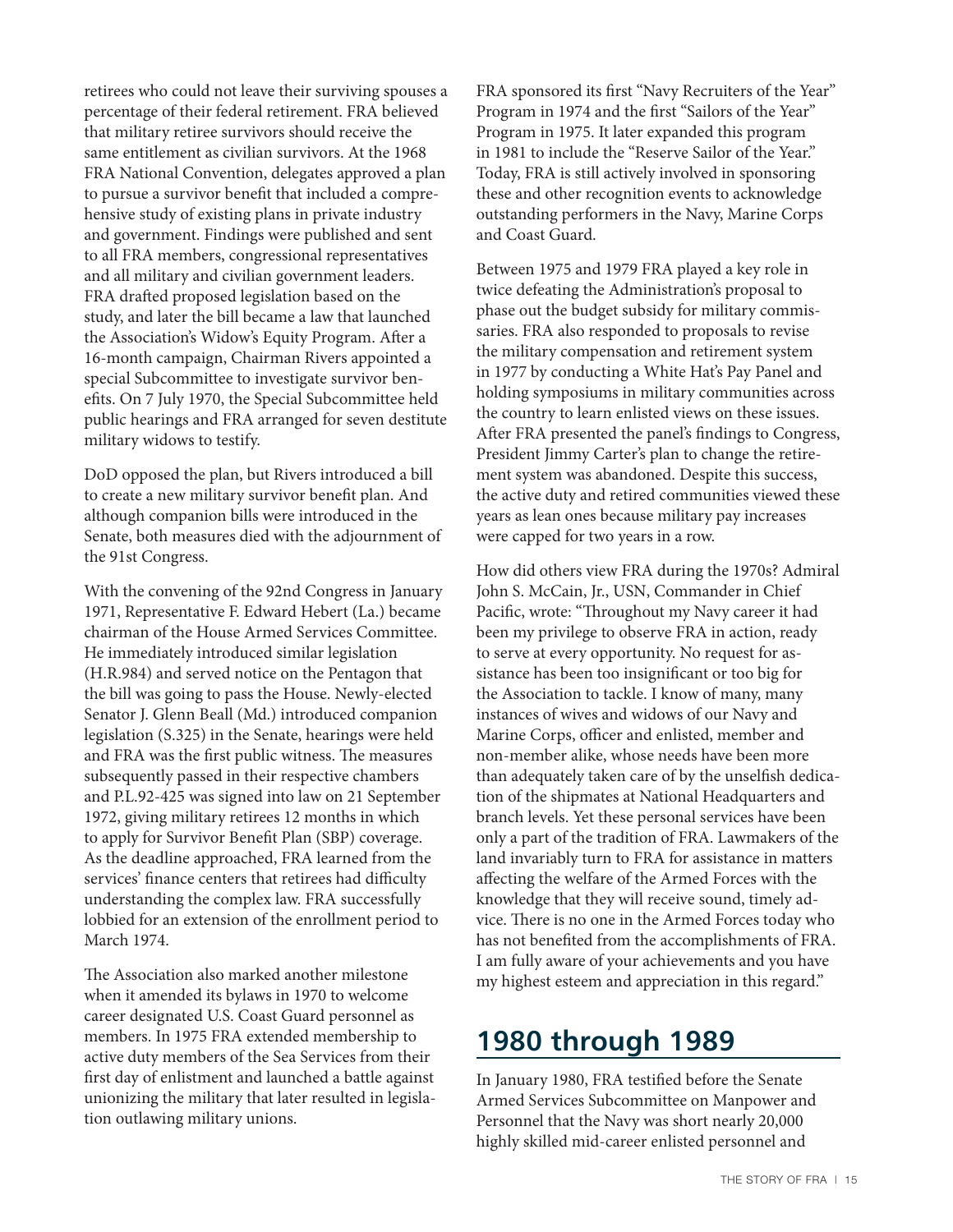2,600 mid-grade officers. FRA warned that the Navy stood at only 85 percent of combat readiness levels, citing Chief of Naval Operations Admiral Thomas B. Hayward's characterization of the dismal re-enlistment rates as "a hemorrhage of talent." Congress recognized the problem and set about to remedy the situation. An 11.7-percent basic pay increase was enacted in 1980, and in 1981 personnel received a 14.3-percent basic pay increase. The Nunn-Warner Amendment was added to the FY1981 NDAA, giving qualified personnel a 10-percent increase in subsistence, a 25-percent increase in flight pay, a 25-percent increase in enlisted submarine pay, an increase in sea pay and the establishment of the Variable Housing Allowance (VHA), which provided additional housing stipends for service members living in high-cost areas. There was even involvement in establishing a peacetime GI Bill and FRA took the lead among military associations by sponsoring a "GI Bill Forum" in San Diego.

Hard on the heels of this newfound military prosperity, the nation entered a recession that quickly reversed the mood of Congress. With a scarcity of jobs in private sector, many young Americans entered the armed services. Within two years, the services manpower issues were resolved. Recruiting stations soon had waiting lists and the services' re-enlistment rates were the highest they had been since WWII. Talk of a peacetime GI Bill evaporated and there were speeches on how military spending and the generous military retirement system was contributing to the nation's \$200 billion deficit. In 1982, Congress reduced the Consumer Price Index cost-of-living adjustment for retirees. A proposed 11-percent active duty basic pay raise shrunk to a pay freeze in 1983!

The President appointed a commission of 150 private industry leaders to survey all federal spending and recommend reductions. FRA swung into action to halt the pay freeze, which the Administration announced in January 1983. FRA pushed hard for a military pay raise and Congress subsequently enacted a 4-percent increase in basic pay, BAQ and BAS (effective 1 January 1984).

In 1984, FRA helped defeat proposals to make annual half-COLA retired pay increases permanent law. Congress agreed to restore full COLAs to military retirees in 1986. FRA also waged a successful campaign to defeat a plan to privatize operations at two commissaries.

The Association conducted a study of the military retirement system, Enlisted Perception of Military Retirement, and presented its findings to Congress. Due to FRA efforts, all active duty personnel who would have been affected by the retirement changes in 1986 (REDUX) were grand-fathered under a special amendment. Ironically, FRA would later lead the effort to repeal the REDUX Retirement Program in 1998.

During this era, FRA realized that by creating a unified lobbying group through an affiliation with other veterans' service organizations, it could generate even more clout for its membership. With this goal in mind, it became a charter member of The Military Coalition (TMC), now a group of 35 military and veterans' organizations, working to advance legislation that benefits military personnel, their families and survivors. TMC represents more than five million active duty, Reserve, National Guard personnel, veterans and retirees.

### **1990 through 1999**

Not since FRA's founding years did enlisted careerists and retirees face more risks to their benefits as they did in the early 1990s. Administration officials and lawmakers pushed for deeper cuts to the Defense budget, significant personnel reductions, an end to automatic inflation-matching COLA increases for retirees, and the reduction or elimination of other quality-of-life benefits to reduce government spending. A successful COLA mailgram campaign in 1990 helped FRA and TMC defeat the Administration's attempts to reduce COLAs in 1991 and freeze COLAs at one point below the annual inflation rate from 1992 through 1995. FRA also helped convince Congress to enact a Persian Gulf Benefits Package in 1991, and authorize transition benefits for involuntarily separated personnel.

In 1992, FRA's lobbying efforts helped hold the line on retired pay COLAs; won a military pay hike and a longevity increase for personnel who served 24 years; guaranteed tenure for enlisted personnel with 18 years service; gained transition assistance benefits for active and Reserve members; and increased the SGLI to \$200,000.

In 1993, FRA challenged President Bill Clinton's FY1994 budget plan to skip military pay raises, and helped secure a 2.2 percent increase. Thanks to COLA-Alert letters sent by thousands of shipmates,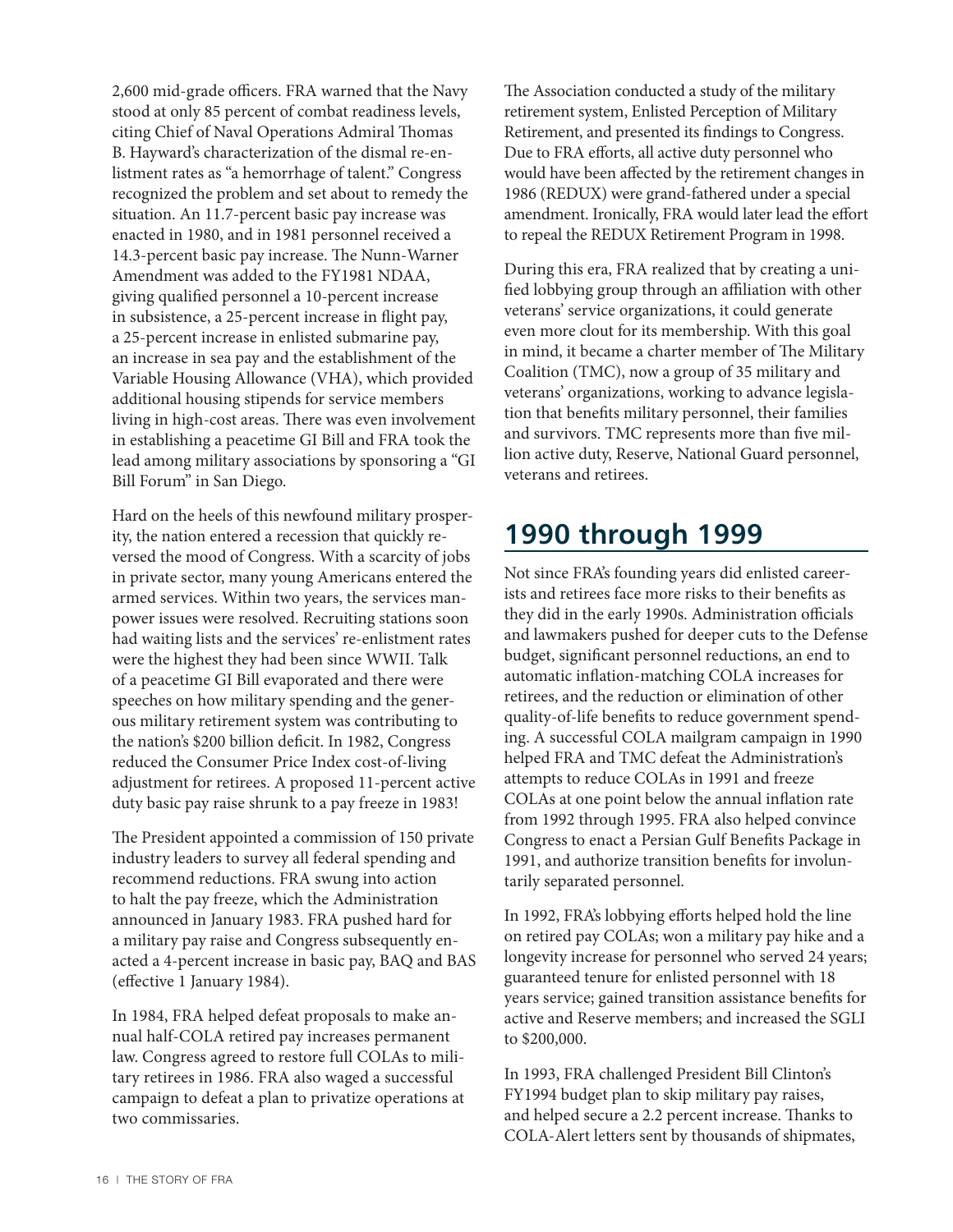FRA and TMC defeated proposals to eliminate or reduce COLAs for retirees under age 62. However the Omnibus Budget Reconciliation Act (COBRA) of 1993 unfairly delayed retired military COLAs for the next five years.

In 1994, FRA helped to squelch the Kerry-Brown Bipartisan Senate Budget Rescission Plan to reduce military COLAs. The Association also aided in the defeat of the President's plan to reduce active duty pay by 1.5 percent and convinced Congress to consider a stateside COLA for active duty personnel. FRA gained congressional support for COLA equity bills to put military COLAs back on the same 1 April schedule as federal civilians, and influenced Congress to consider VA disability compensation for Persian Gulf veterans. In addition, FRA was instrumental in defeating attempts to eliminate the Selective Service System for the second consecutive year.

Improving health care access for Medicare-eligible retirees topped FRA's 1997 legislative agenda and the most significant legislation enacted was the Balanced Budget Act of 1997, which included language authorizing a three-year Medicare subvention demonstration. The program would allow Medicare to reimburse military treatment facilities for services provided to Medicare-eligible retirees. This demonstration project evolved to become TRICARE for Life (established in 2000), which offers a generous healthcare benefit to military retirees over the age of 65.

Also noteworthy was enactment of legislation authorizing a \$165 monthly annuity to "forgotten widows," a partial survivor benefit that would be paid to widows of military service members and reservists who retired and died prior to the enactment and implementation of the military SBP program.

Other legislative successes included combining BAQ/ VHA into one allowance (BAH), extending the retiree dental program to include surviving spouses and dependent children, the option to voluntarily discontinue SBP participation and the ability to name a current spouse as the beneficiary of the SBP benefit and eliminate a former spouse's claim to the annuity.

In 1998, FRA focused on the importance of enacting legislation that would establish an FEHBP-65 demonstration, which would allow some older retirees to participate in the Federal Employees Health Benefit Plan. FRA takes considerable pride in the enactment of this important legislation

(included in the FY1999 NDAA). The stunning success of adopting the FEHBP-65 initiative so soon after the 1997 subvention demonstration, was due in large part to the efforts of FRA and The Military Coalition with tireless grassroots support from shipmates and others.

Also noteworthy was the increased appropriations for DoD Health Affairs, chronically under-funded at an estimate as high as \$613 million for FY1999. Other successes from the Second Session, 105th Congress included: A full Employment Cost Index (ECI) active duty pay hike of 3.6 percent; veterans' preference legislation; improved pharmacy operations; and paid-up SBP coverage that would take effect in 2008.

FRA also continued its strong opposition of additional manpower reductions while a heightened operations tempo was in effect. Significant progress was further made in educating members of Congress on the effect of capped pay hikes for 12 of the past 16 years, the challenge of maintaining a viable active duty and Reserve force amid declining recruiting and retention numbers.

The year also saw a 20-percent increase in funding for Montgomery GI Bill benefits and more money to support other education benefits, reform of the military pharmacy system, and Dependency and Indemnity Compensation (DIC) reinstatement for remarried spouses whose marriages end by death or divorce.

FRA's most significant success in 1999 was the repeal of REDUX, the 1986 Military Retirement Reform Act, a law that significantly reduced the value of retired pay for those who entered active duty after July of that year. As a result of REDUX's repeal in the FY2000 NDAA, personnel now have a choice at the 15-year career mark of reverting to the more generous High-3 formula for calculating military retired pay, or remaining under the REDUX formula and receiving a \$30,000 bonus.

In addition, there was considerable progress on pay comparability in 1999 with enactment of a 4.8-percent active duty pay hike and somewhat greater than Employment Cost Index (ECI) pay increases previously authorized through 2006.

Bill language also provided a Thrift Savings Plan (TSP) for active duty and Reserve personnel contingent upon enactment of subsequent appropriations and TRICARE improvements including remote location access and claims processing enhancements.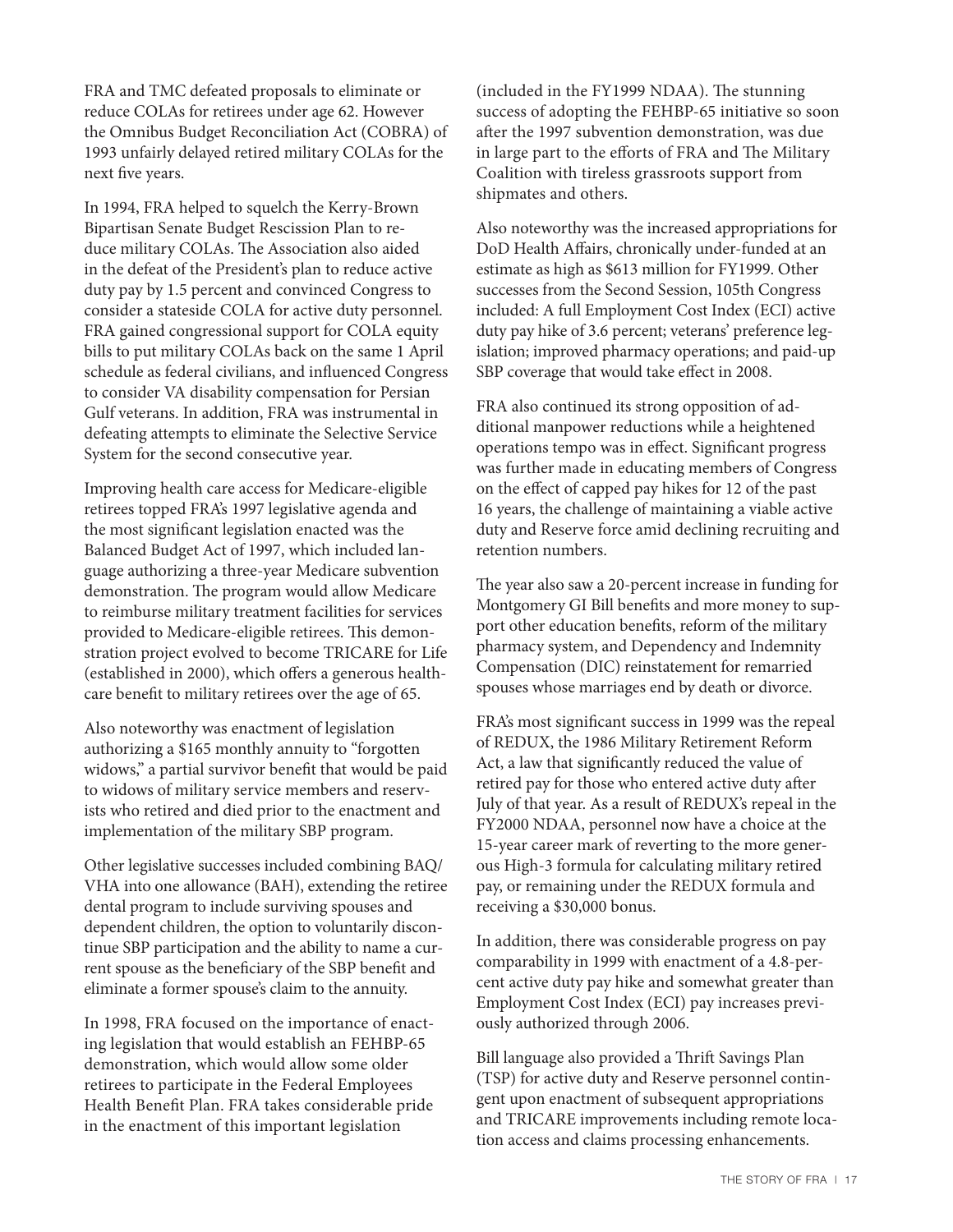Other enhancements include repeal of the dual compensation law limiting total compensation for retired military personnel working in government jobs, \$200 million in emergency funding for Coast Guard pay and benefit improvements, an enhanced dental program for retirees plus expansion and improvement of Reserve Dental Program, waiver of TRICARE deductibles for families of Reservists recalled to active duty for less than one year, and enhanced military construction (MILCON) funding for housing and barracks construction and maintenance totaling \$3 billion.

There was progress on the concurrent receipt issue with enactment of a special compensation for severely disabled (70 percent and above) military retirees along with expanded burial space for Arlington National Cemetery, honor guard details for all veterans' funerals, and permanent authorization for the forgotten widows' Survivors Benefit Plan (SBP) annuity.

### **2000 through 2009**

As the world awaited the arrival of the year 2000, or Y2K, there was global fear the world's digitally-based information and electronic data storage, retrieval and control systems would go haywire, since most computer systems were programmed to recognize only up to the year 2000. Y2K fears proved unfounded, but the years since have been anything but normal. Events that have occurred since, along with accompanying shifts in international economic, political and military priorities and alliances, prompted a paradigm shift within the U.S. military, including alternating reductions and increases in manpower, operational adjustments, shifting (rebasing) and reducing the American military's footprint overseas (especially in Europe), and the need to cut costs.

FRA's challenges have been particularly daunting, since the cost of personnel programs for active duty members and retirees have risen steadily during the period. Healthcare costs skyrocket annually, consuming precious and increasingly sparse dollars. As a result, it's increasingly challenging to sustain the military healthcare benefit and other quality-oflife (QOL) programs. With lawmakers focused on reducing federal spending and lowering the national debt, military programs — from weapons systems to what previously had been thought to be sacrosanct entitlements and QOL benefits — now are in Capitol Hill's budget-cutting crosshairs. The Global War on Terrorism, along with unprecedented rebuilding costs from natural disasters at home and U.S. financial assistance for foreign disaster aid, have squeezed available funding for our men and women in uniform, both past and present, as the U.S. military increasingly relies on a business model to operate more efficiently.

There inevitably will be continuing pressure to cut entitlement programs, including those for military members, retirees, veterans and their families. FRA continues to closely monitor all proposals that directly impact its members and respond accordingly. Grassroots pressure — members communicating with their elected officials — can greatly influence a proposal's outcome. Perhaps the greatest value of being an FRA member is the organization's advocacy work in taking our members' concerns and loudly voicing them on Capitol Hill. FRA headquarters representatives send immediate action alerts to mobilize support — or opposition when warranted — about legislation affecting pay, healthcare, benefits and quality-of-life programs. Such influence must be brought to the attention of any potential or former members who might not understand or appreciate the value of FRA membership.

FRA and its partners in The Military Coalition (TMC) will not allow fiscally challenging times to deny past and present service members — and their families — entitlements and rights promised when they chose to serve. We continue the vigorous fight to prevent lawmakers from eliminating and/or under-funding promised benefits. We accept change is inevitable and understand the need for fiscal responsibility, however, FRA continues to represent our active duty, reserve, retired and veteran members and tenaciously oppose any attempts to reduce or eliminate earned entitlements and benefits. We do not believe that service members' benefit programs should be the first target of opportunity when it comes to saving money. FRA considers these benefits to be lifelong, contractual obligations and — as in the business world — must be honored in their entirety.

The year 2000 is remembered as the benchmark in improvements to healthcare for military retirees, and coupled with the successes of 1999, will go down in history as two of the most successful legislative years in the preceding two decades with regard to pay and benefit improvements.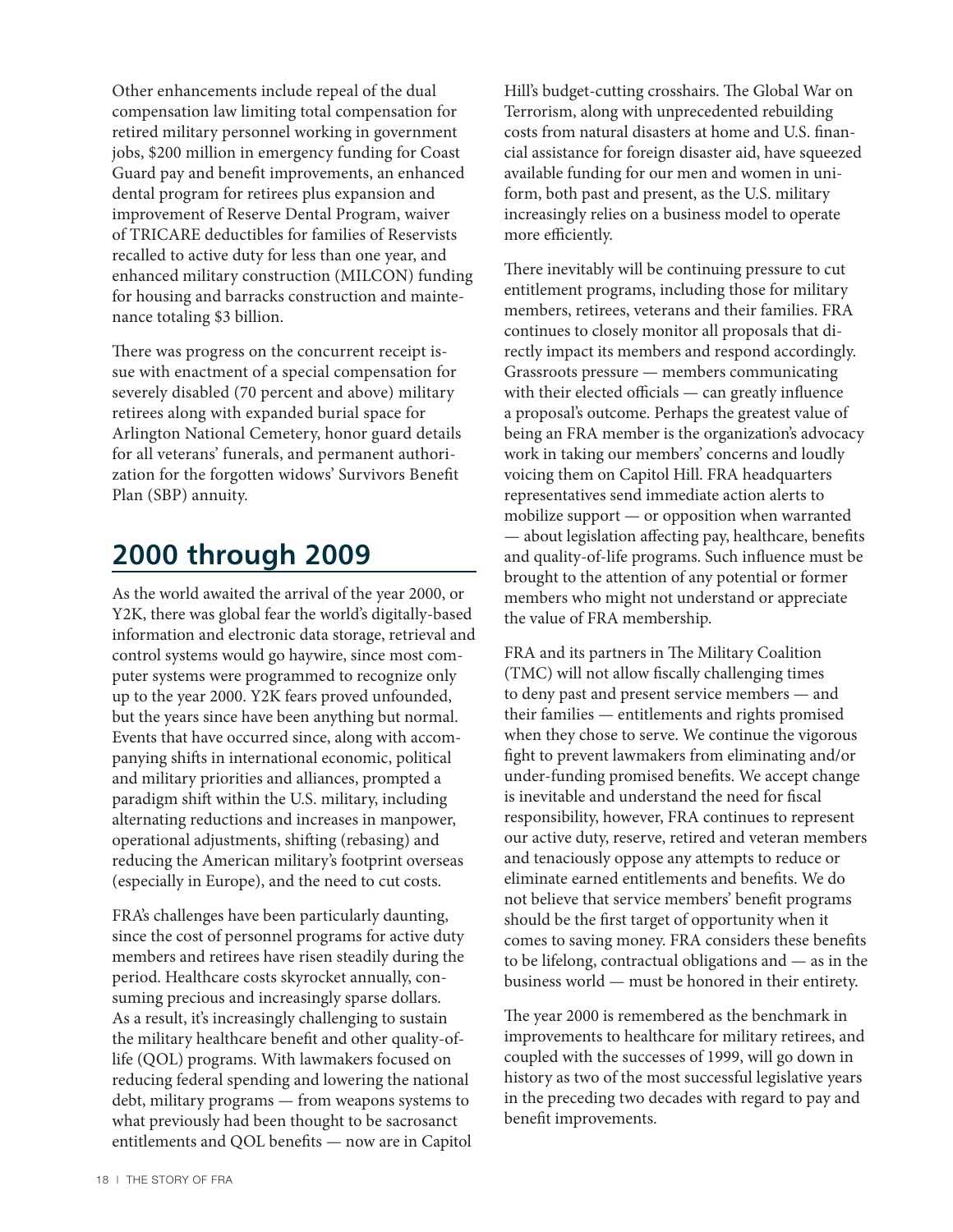FRA actively championed TRICARE for Life (TFL) and expanded pharmacy benefits for Medicare-eligible retirees, creating one of the most robust senior healthcare plans in the country. TFL provides healthcare coverage for military retirees and their family members over the age of 65. (Prior to this legislative success, older retirees were dropped from the TRICARE system when they became eligible for Medicare.) The expanded worldwide pharmacy program, which includes access to the benefit via military treatment facilities, the National Mail Order Pharmacy and retail pharmacies, became effective on 1 April 2001. These and other healthcare enhancements included in the FY2001 NDAA mark significant steps toward fulfilling the government's commitment of healthcare-for-life for military retirees.

In addition, FRA's mid-career enlisted pay reform campaign led to authorization of pay increases for E-5, E-6 and E-7 personnel effective on 1 July 2001. Other key legislative successes during 2000 include emergency supplemental funding for DoD Healthcare, BAH, recruiting and retention efforts, a budget agreement that included \$400 million to establish a military retiree healthcare trust fund and enhanced DoD health program funding of \$178 million.

Other successes include expanded TRICARE Prime Remote for active duty family members, the elimination of copays for family members enrolled in TRICARE Prime, a retiree catastrophic cap reduction under TRICARE Standard to \$3,000, and authorization of a Long Term Care insurance program for active, reserve, retired military and federal civilians.

Regarding pay and other benefits, FRA's 1999 study on enlisted pay resulted in enactment of pay reform for mid-career enlisted personnel. In addition, an expansion of the Special Compensation for Disabled Retirees to include Chapter 61 retirees was authorized along with career sea pay reform, increased BAH to reduce out-of-pocket housing costs to 14.5 percent (and eventually to zero by 2005), appropriations to administer the active/reserve Thrift Savings Plan, increased SGLI benefits from \$200,000 to \$250,000, improved benefits for reserve members performing funeral duty, and increased special duty assignment pay.

Legislation also authorized certain VEAP (Veterans Educational Assistance Program) participants to enroll in the more generous Montgomery GI Bill (MGIB) and increased the monthly MGIB rate from \$536 to \$650 effective 1 November 2000, advance payments of PCS temporary lodging expenses, repeal of legislation prohibiting the VA from assisting veterans prepare benefit claims, and the elimination of the Social Security earnings limit for beneficiaries age 65 to 69.

For the second year in a row, healthcare topped FRA's legislative agenda in 2001. Threats to military healthcare and the Association's work to address those threats will be a continuing trend over the ensuing years. Specifically in 2001, FRA wanted to ensure TRICARE for Life (TFL) provisions passed the previous year were effectively implemented. The TFL benefit provides healthcare coverage for military retirees over age 65 and acts as a second payer to Medicare. FRA and other military associations worked closely with TRICARE management personnel and DoD representatives to determine how to best and most efficiently bring this important program to thousands of beneficiaries.

The Association did not rest on its laurels following the TFL victory. In addition to monitoring the program's implementation, FRA continued to advocate expanded healthcare options for active duty personnel and retirees, supported efforts to offer the Federal Employee Health Benefits Program (FEHBP) to military beneficiaries who do not live near a military treatment facility, and testified before House and Senate committees about the shrinking number of military treatment facilities.

FRA also used its influence in 2001 to express outrage over the large number of arbitrarily discarded military absentee ballots in the 2000 presidential election, predominantly in Florida. Despite DoD postal regulations, thousands of military absentee ballots lacked postmarks, which was a key facet of the ballot controversy. Partnering with other members of The Military Coalition, FRA sent strongly worded protests to key House Armed Services Committee members and to Florida state officials. The protests resulted in then-Secretary of Defense William Cohen initiating a DoD Inspector General (IG) investigation.

No mention of the year 2001 would be complete without referencing the terrorist attacks on September 11<sup>th</sup> of that year. Shortly after the attacks, President Bush announced a "war on terror," a conflict that has continuing impact on military personnel, their families and all Americans.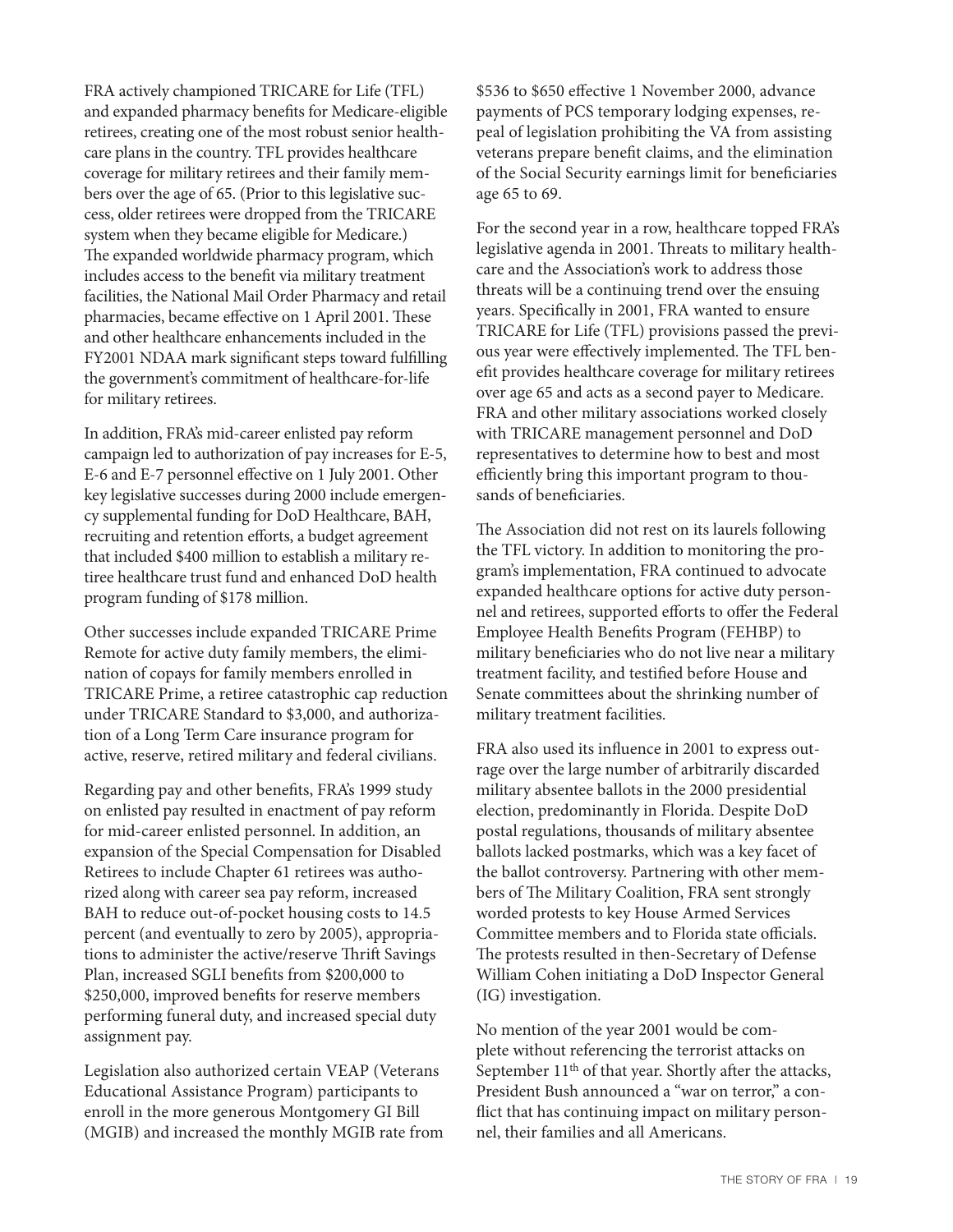FRA's efforts in 2002 laid the groundwork for future successes. Following months of deliberations and threats of a presidential veto, lawmakers and the Administration reached a compromise on the concurrent receipt issue. The compromise came in the form of a special combat disability pay for disabled military retirees who were wounded in combat. The special pay, Combat Related Special Compensation (CRSC), was paid to retirees who had a disability rating of 10 percent or higher resulting from a combat wound or injury that resulted in the awarding of a Purple Heart. If a retiree had a disability rating of 60 percent or higher for injuries and illnesses incurred in "combat situations," they were also eligible for CRSC benefits. Although the measure fell far short of FRA's ultimate objective of full concurrent receipt for all disabled retirees, it did provide relief to more than 10,000 disabled retirees and was a monumental first step toward eventual elimination of existing concurrent receipt restrictions.

During 2002, FRA took the lead on a campaign to preserve the commissary benefit, working with other military organizations to counter proposed cuts to commissary funding and staff over the next three years.

FRA was instrumental in the enactment of the Maritime Transportation Security Act (MTSA) of 2002, legislation designed to protect US ports and waterways from terrorist attacks. The legislation expanded the Coast Guard's endstrength and authority to reflect the service's growing role in national security and in preparation for its transition from the Department of Transportation to the Department of Homeland Security in February 2003.

The Association also persuaded members of Congress to sponsor two bills to address shipmates' concerns. The first initiative, the Military Retiree Dislocation Assistance Act (HR 4936, 107<sup>th</sup> Congress), proposed a dislocation allowance be paid to military personnel who are retiring or transferring to the Fleet Reserve. FRA was directly responsible for taking the concerns voiced by senior enlisted Marines during a Sergeants Major Symposium and carrying them forward to Capitol Hill. The second measure, the Military Retiree Survivor Comfort Act (HR 5287, 107<sup>th</sup> Congress), also addressed members' concerns by proposing that survivors be allowed to retain the last month of retired pay following a military retiree's death. (Existing policy requires that survivors return a prorated portion of the final month's retired pay.)

Until 2003, disabled military retirees were forced to forfeit a dollar of their retired pay for each dollar they received in VA disability compensation. FRA scored a significant victory in 2003, when Congress authorized some disabled military retirees to receive their military pay and VA disability compensation concurrently, without offset. The "concurrent receipt" language was part of the FY2004 NDAA, passed in late 2003, and created a phased-in benefit for retirees whose disability ratings are 50 or higher. The measure also expanded eligibility for Combat Related Special Compensation (CRSC) to all military retirees with combat-related disabilities. (Previous CRSC benefits were available only to retirees who received a Purple Heart or had disability ratings of at least 60 percent for a combat-related injury.) The new plan also opened a phased-in concurrent receipt program and CRSC benefits for National Guard and Reserve retirees. Although the concurrent receipt victory eliminated the dollar-for-dollar offset for approximately 200,000 disabled military retirees, FRA continues to advocate full concurrent receipt for all disabled retirees.

Many of FRA's other legislative efforts came to fruition via the FY2004 NDAA, including an across-theboard 4.1 percent pay raise for military personnel, with additional pay hikes for career enlisted service members. Active duty personnel saw their Basic Allowance for Housing (BAH) increase, resulting in a reduction of average out-of-pocket costs from 7.5 to 3.5 percent. The FY2004 NDAA — thanks to the efforts of FRA and other military and veterans' organizations — also extended until December 2004 family separation, hostile-fire/imminent-danger pay and other previously-enacted specialty pays for service members fighting in Iraq and Afghanistan. Basic allowance for subsistence (BAS) rates also increased. The FY2004 NDAA also established full replacement-value reimbursement for personal property lost or damaged during government-ordered PCS moves, thanks in part to FRA's support. Although the full replacement-value policy wouldn't be implemented until 2006, it was an enormous step away from the previous system that provided an arbitrary, depreciated-value reimbursement for personal property damage during a PCS move.

In its continuing effort to preserve and enhance the military quality of life, FRA and TMC worked together to provide unlimited commissary access for Guard and Reserve personnel, and "gray area" retirees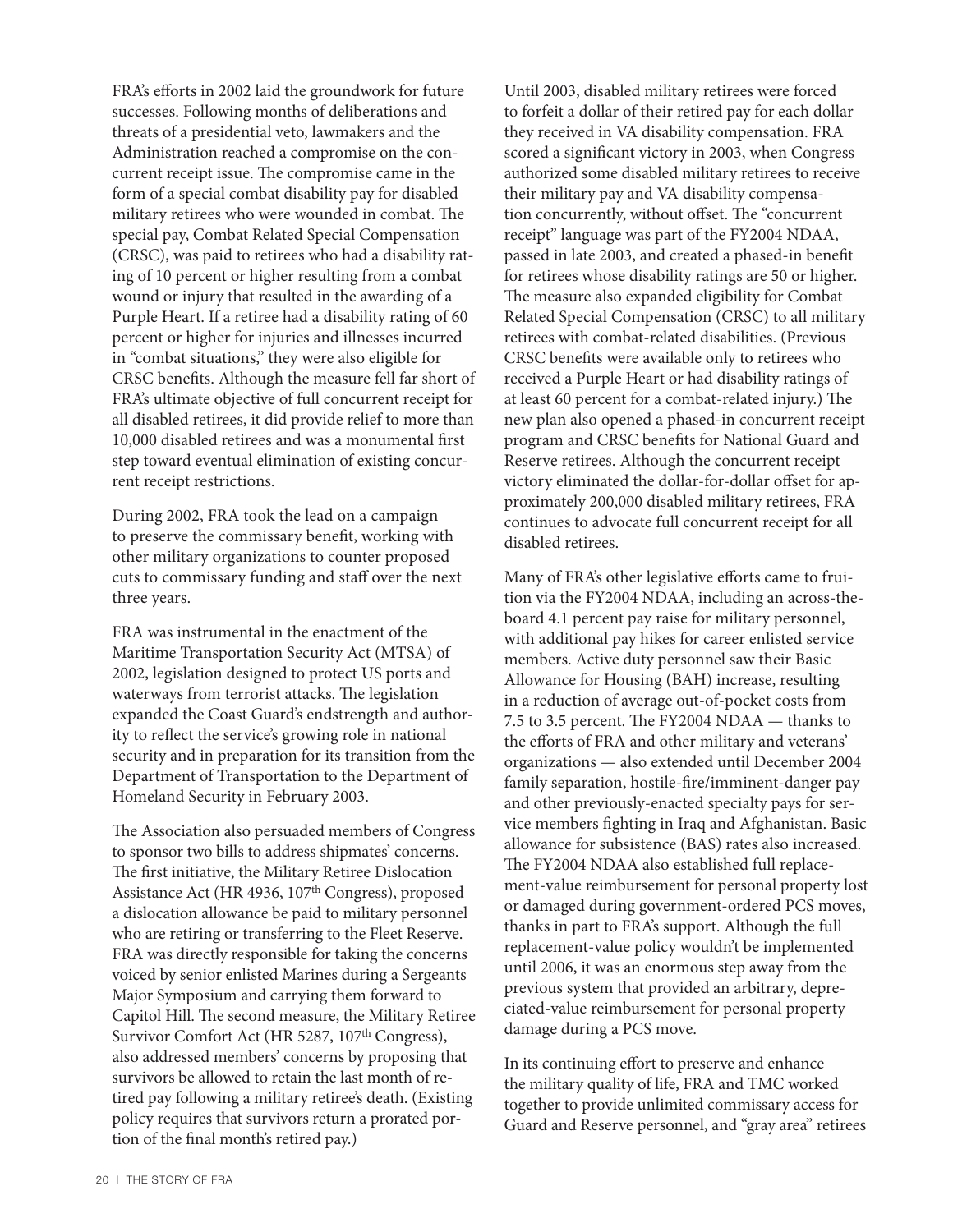— reservists who have completed their military careers but are not yet eligible to receive retired pay.

Following its successful role in implementing TRICARE for Life, FRA continued to advocate adequate funding for, and enhanced accessibility to, the Defense Health System. FRA representatives attended the 2003 annual TRICARE conference and weighed in against the proposed 4.2 percent reduction in Medicare reimbursement rates. TRICARE reimbursement rates are linked to those of Medicare, and the FRA became concerned that reduced reimbursement rates would create accessibility problems for TRICARE and Medicare beneficiaries throughout the country. FRA joined with TMC representatives to strongly voice concerns to Secretary of Defense Donald Rumsfeld about the proposed rate reductions. FRA legislative team members also pointed out the dwindling number of TRICARE-participating providers in the system, resulting in beneficiaries having to travel unrealistic distances for care. For instance, in one geographical area a beneficiary had to drive 70 miles to see a TRICARE specialist when a similarly qualified specialist, who was not a TRICARE provider, was available in town.

Strong efforts by FRA and other members of TMC also led to enhanced TRICARE coverage for Guard and Reserve personnel, offering TRICARE enrollment (on a cost share basis) to non-activated Reservists and their families who are unemployed or whose employers do not offer health insurance coverage.

FRA marked its 80<sup>th</sup> anniversary in 2003 with the launch of Project Outreach, a national effort to establish, reinforce or expand support to local Sea Service commands and activities, and seek input from service members on issues of concern to them. The outreach program emphasized the influence that members have when voicing their concerns about congressional action — or inaction — on proposals and legislation impacting benefits and entitlements.

After waging battle for decades, 2004 brought a major FRA victory when the Association was able to convince lawmakers to phase out the "widow's tax" imposed on Survivor Benefit Plan (SBP) annuitants. FRA and other members of TMC had long opposed the dollar-for-dollar reduction in military survivors' SBP annuities when they reached the age of 62 and became Social Security-eligible, reducing the benefit to 35 percent of the service member's retired pay. Provisions of the FY2005 NDAA, passed in late 2004, authorized the gradual elimination of these offsets over a three-and-a-half year period, effectively increasing the SBP benefit for thousands of survivors. The phased-in enhancements began in September of 2005 (raising SBP annuities from 35 to 45 percent) and continued through April of 2008 (increasing annuities to 55 percent of retired pay). The measure also provided an SBP open enrollment period for military retirees who did not elect SBP when they ended their active military career.

Building on previous successes, FRA was also involved in concurrent receipt enhancements approved in 2004. Provisions of the FY2005 NDAA authorized military retirees whose VA disability ratings were 100 percent to receive both their military retired pay and VA disability compensation, without offset, beginning in January of 2005. This was a welcome acceleration of concurrent receipt legislation approved in 2003 and a significant step toward full concurrent receipt for all disabled military veterans.

The FY2005 NDAA also included a 3.5-percent pay raise for active duty and reserve personnel and increased Basic Allowance for Housing (BAH) rates. The BAH increase represented the fifth and final installment of a multiyear initiative to eliminate average out-of-pocket housing expenses for military personnel. Lawmakers also recognized the important sacrifices of Reserve personnel by improving Reservists' access to the military's TRICARE healthcare program.

During 2004, FRA also weighed in as DoD determined which military installations would be eliminated during its 2005 round of Base Realignment and Closures (BRAC). The Association asked the BRAC commission to consider the impact of a base closure on military retirees who live in the vicinity and rely on the base infrastructure for healthcare and commissary/exchange access. DoD responded by agreeing to include FRA's recommendation in its final selection criteria.

Despite ongoing efforts to consolidate the various service base exchanges into one system, FRA and TMC continued to support the services' desire to maintain individual exchange systems. Although FRA supports resource-sharing and other cooperation leading to more efficient operation, the Association believes each service is best able to handle its own exchange system, including the management and distribution of funds generated to support morale, welfare and recreation (MWR) programs.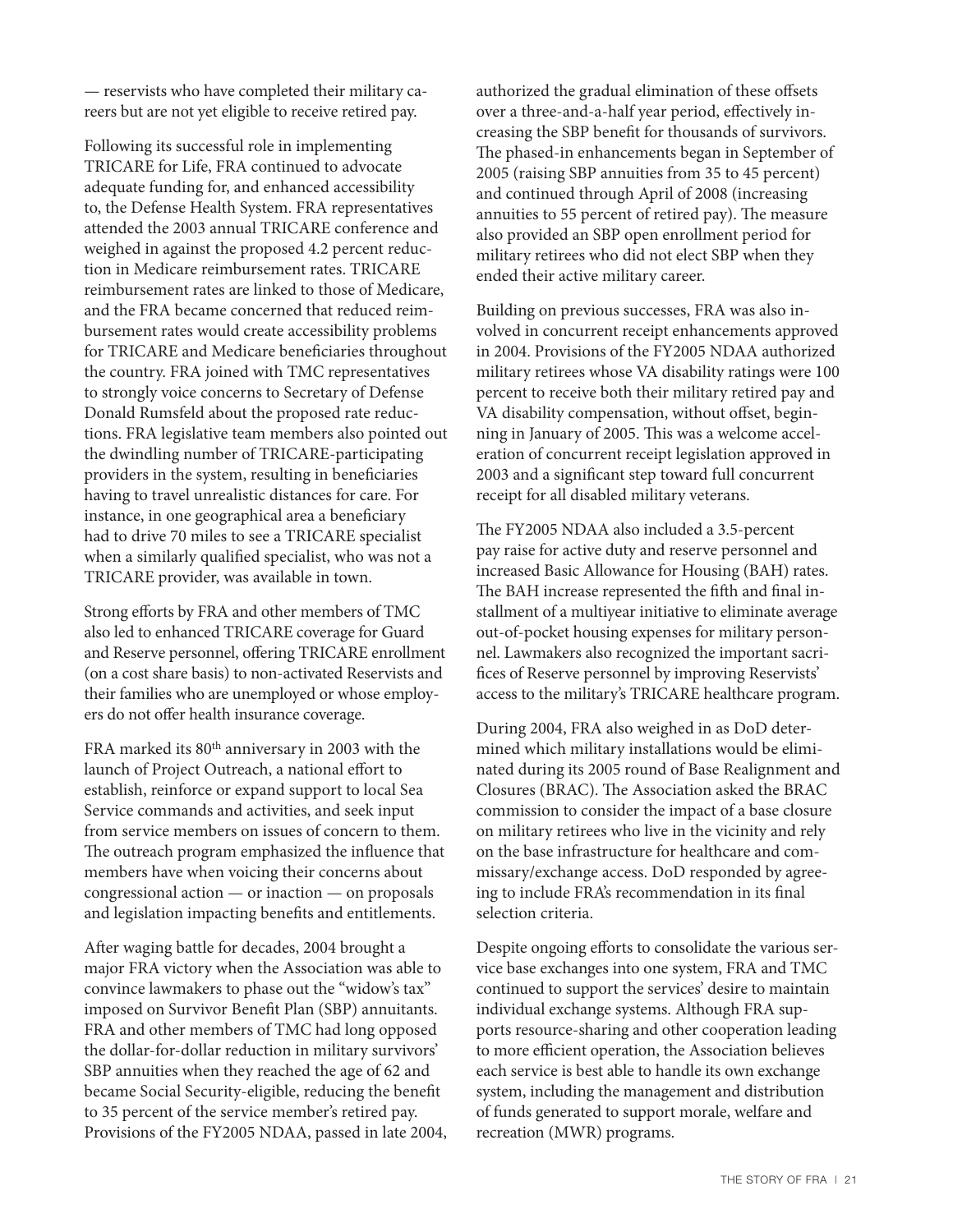When proposals to institute variable pricing policies in commissaries surfaced, FRA shipmates voiced their concerns and the Association played a key role in defeating the proposal. The variable pricing plan would have been a significant departure from the current commissary policy of pricing goods at five percent above cost. Another proposed change to the commissary system was rejected when the FRA, along with other organizations representing active duty and retired service members, voiced strong opposition to a proposal for having a political appointee replace the military chairman of the Commissary Operating Board.

The FRA also successfully lobbied in 2004 to authorize hazardous duty incentive pay (HDIP) for Coast Guard Visit, Board, Search and Seizure (VBSS) personnel. Navy VBSS personnel conducting similar maritime interdiction operations at least three times a month were already authorized HDIP, but USCG personnel performing similar operations were not. Through FRA efforts, Coast Guard VBSS team members now are at pay parity with their Navy VBSS counterparts.

FRA wasted no time weighing in at the beginning of 2005 when the Association felt the proposed VA budget was inadequate. The Association was concerned that the FY2006 VA budget targeted only low-income, special-needs veterans who had serviceconnected disabilities. Veterans not falling into this category would be asked to pay a \$250 annual enrollment fee and absorb an almost 100-percent increase in prescription drug copayments. FRA was particularly concerned about the cost in both money and long waiting periods for service for those veterans in Priority Groups 7 and 8 — vets who had no compensation-eligible disabilities and whose incomes exceeded specified levels. Final VA funding earmarked for FY2006 fell significantly short of veterans' needs and FRA continues to closely monitor VA healthcare issues.

Through no fault of deserving retirees or other beneficiaries, medical care costs across the board continued to skyrocket in 2005, resulting in national news articles critical of the high cost of sustaining medical care for military retirees and their families. FRA was successful in stalling lawmakers' efforts to institute premium increases in TRICARE coverage for retirees under age 65 and institute an enrollment fee (and higher deductible) for TRICARE Standard beneficiaries. Although the defeat of these proposals was a significant victory for the Association, FRA immediately began preparing to defend its members against future increases.

One of 2005's priority issues for the FRA was speeding up enactment of the 1999 NDAA provision that eliminated Survivor Benefit Plan (SBP) premiums — while retaining full benefits — for military retirees age 70 or older who have paid into the system for 30 or more years. If the legislation's effective date (1 October 2008) remained unchanged, many enrollees who signed up for SBP at its inception in 1972 will pay premiums for 36 years. Although, language to advance the enactment date appeared in the House and Senate versions of the National Defense Authorization Act, it was not included in the final law. FRA continued its fight for early enactment of this measure.

In 2005, FRA and TMC began their campaign to enact legislation protecting service members from abusive financial practices that compromise readiness. FRA opposed exorbitant interest rates charged by predatory lenders who offer quick, easy, but obscenely expensive loans — some coming with interest rates as high as 500 percent — and successfully supported legislation that would limit interest rates to 36 percent for military members. FRA also facilitated enactment of a financial protection bill that would protect servicemen and women from unscrupulous promotion of dubious financial products (insurance and other products) aboard military bases and installations.

FRA also lent its strong support to the 108<sup>th</sup> Congress's Crosby-Puller Combat Wounds Compensation Act, designed to allow critically wounded service members who require lengthy recuperation to retain all specialty pay and allowances to which they were entitled prior to their injury. The bill would allow the wounded member to continue drawing all pay and allowances until reassignment or release from active duty.

One of FRA's longstanding legislative priorities took center stage when LtCol. Patricia Larabee, USA, briefed the Defense Advisory Committee on Women in the Service (DACOWITS) on the inequities of the Uniformed Services Former Spouse Protection Act (USFSPA). During the meeting, then-Secretary of Defense Donald Rumsfeld said he'd "never heard of it," and indicated DoD and the services' reluctance to educate service members about USFSPA. FRA has long contended that provisions of the loosely-written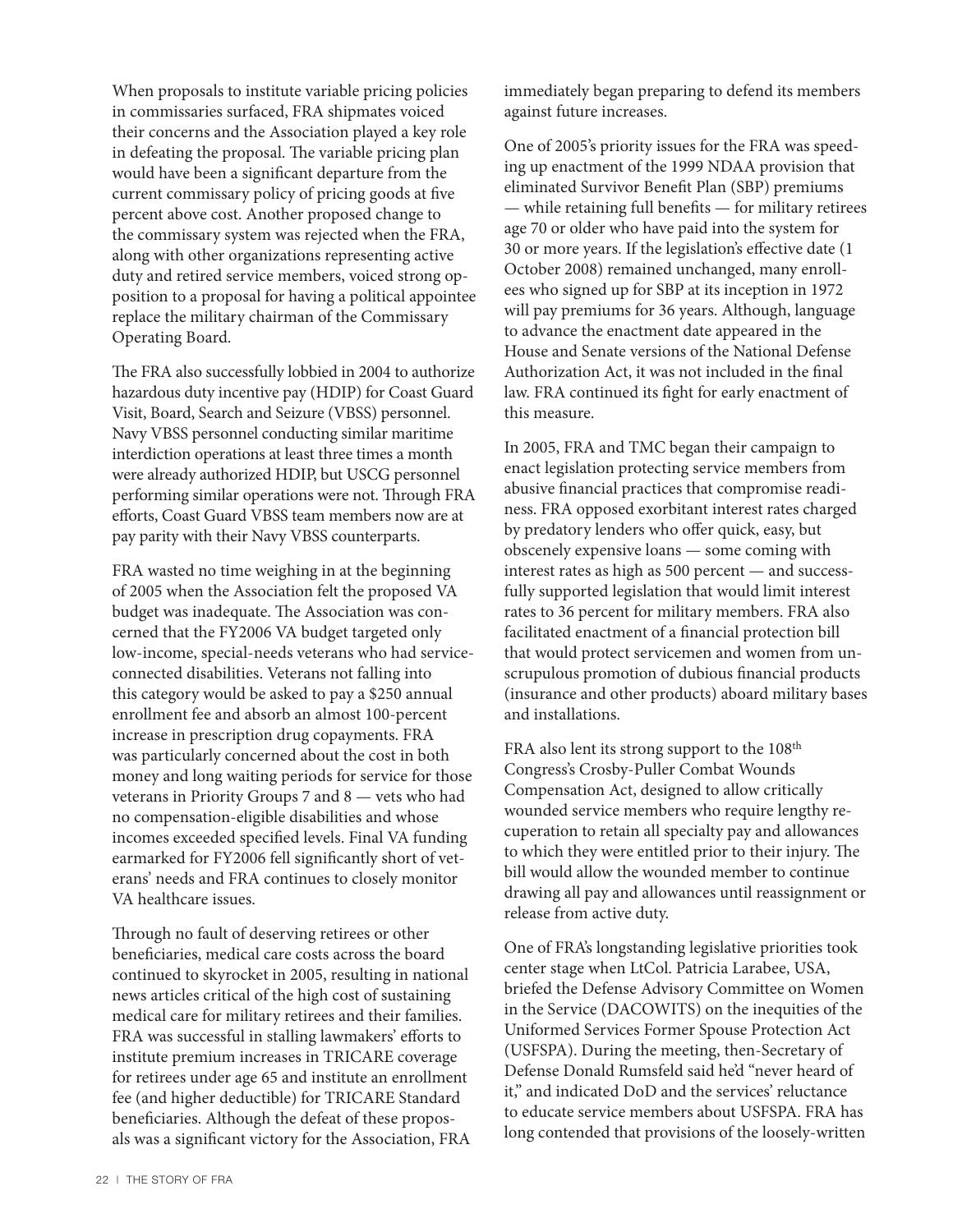and inconsistently-applied law force many military retirees to pay an unfair portion of their retired pay to their former spouses. The Association consistently calls for reform of the USFSPA to make it more equitable for service members, and also schedules presentations on the law during its annual national conventions.

FRA is a founding member of The Military Coalition (TMC), a powerful group consisting of 35 military, veterans, uniformed services, and survivor organizations that present a unified front when working for their respective members. FRA has always been extremely active in TMC's collective advocacy work, and in 2005, strengthened its role when TMC representatives elected FRA National Executive Secretary Joe Barnes to co-chair the coalition for a two-year term. Barnes's effective leadership of TMC's Personnel, Compensation, and Commissaries committee made him an outstanding candidate to represent the enlisted perspective in TMC matters. FRA continues to work with other like-minded organizations to weigh in on all issues affecting our members.

2005 also brought substantial change to the internal operations of the FRA. During the Association's 78th National Convention, delegates voted to expand FRA membership eligibility to include former members of the U.S. Navy, Marine Corps and Coast Guard. Membership had previously been limited to active duty and reserve Sea Service personnel, and those who retired following a full military career.

Delegates also voted to abolish the position of National Financial Secretary (NFS), and establish a National Finance Officer position. Paul Rigby, who served as FRA's senior accountant since 1998, was hired for the position and was installed on 1 November 2005.

Healthcare victories were among FRA's most significant legislative achievements for 2006 — including the defeat of several proposals to increase military beneficiaries' out-of-pocket healthcare costs.

For a second year in a row, Congress and the Department of Defense (DoD) proposed dramatic increases to TRICARE Prime premiums and copays for younger retirees (under age 65), the establishment of a new TRICARE Standard annual enrollment fee, and increased pharmacy copayments for all DoD beneficiaries. Thanks in large part to congressional testimony by FRA officers and staff; visits

to lawmakers by FRA's National Board of Directors, Regional Vice Presidents and LA FRA leaders; and strong grassroots support from our members, these proposals were defeated until other cost-saving initiatives within the Defense Health System can be explored and implemented. Shifting the financial burden to military retirees should be a last resort and is adamantly opposed by FRA.

FRA was also successful in again resisting efforts to impose a \$250 annual enrollment fee on former service members seeking healthcare within the Department of Veterans Affairs (VA) if they have higher incomes and/or do not have service-connected disabilities (Priority Groups 7 and 8). This proposal has surfaced annually since 2004 in an effort to subsidize the cost of VA healthcare — a benefit FRA believes is earned and "paid for" through honorable service to our nation.

In addition to curbing healthcare cost increases for its members, FRA was also instrumental in securing expanded benefits for service members and their families. In the FY2007 National Defense Authorization Act (NDAA), TRICARE coverage for Select Reservists and their families was expanded without increasing cost shares for these beneficiaries, enhanced mental health screenings were approved, and a pilot program was established to promote early diagnosis and effective treatment of Post Traumatic Stress Disorder (PTSD).

Active duty personnel benefited from FRA's work to enact laws that protect military personnel from predatory lending practices and from implementation of full replacement-value reimbursement for household goods lost or damaged during a government-sponsored move (originally authorized in the FY2004 NDAA).

FRA actively supported legislation that authorized more Marine Corps personnel, increased the Servicemembers' Group Life Insurance (SGLI) benefit for personnel serving in Operations Iraqi Freedom and Enduring Freedom, and banned protests before, during and after service members' funeral services conducted at cemeteries within the National Cemetery Administration.

Healthcare concerns again topped FRA's legislative agenda in 2007, and FRA was again successful in thwarting DoD and congressional proposals to impose substantial increases to TRICARE Prime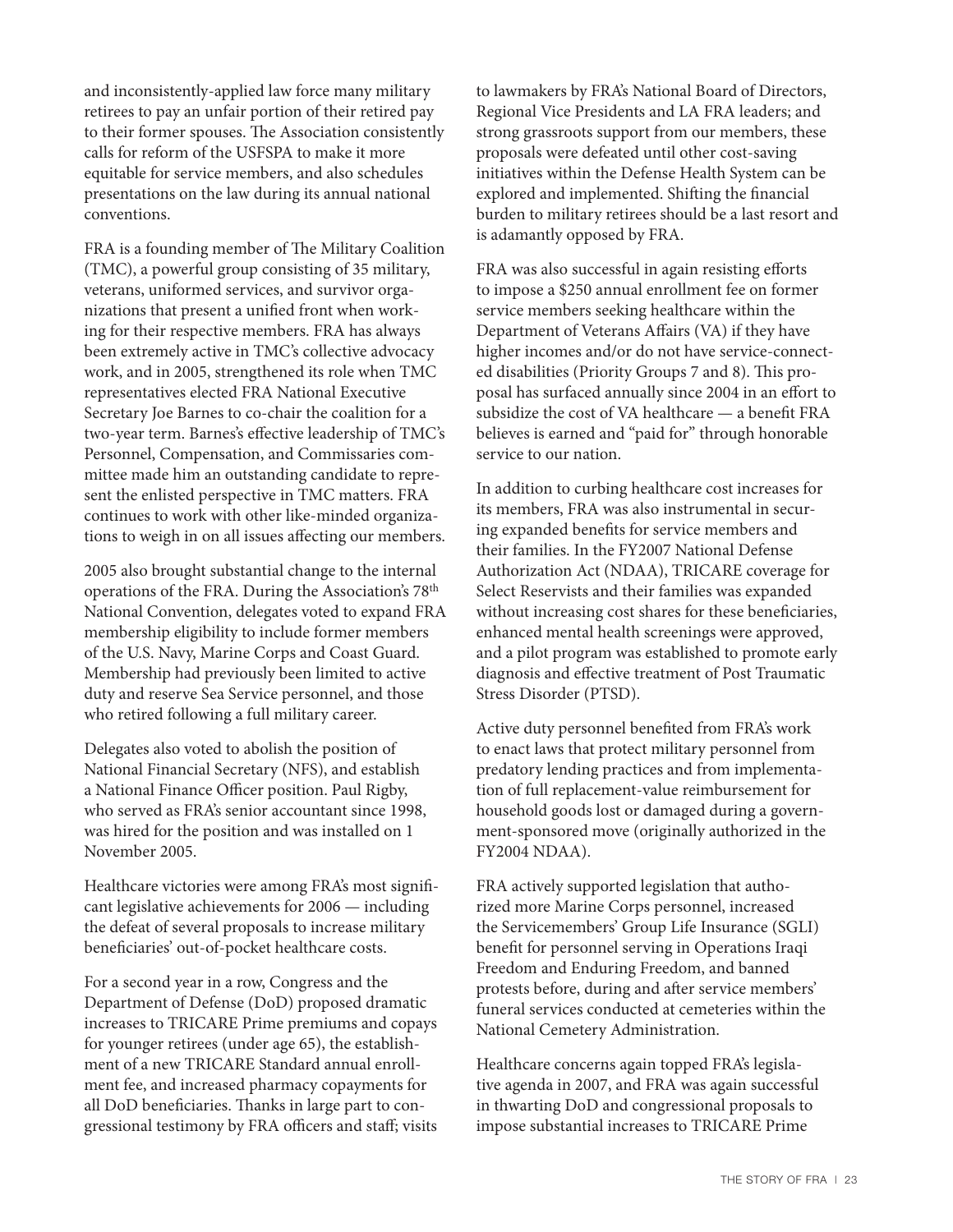premiums and copays for military retirees under the age of 65. The FY 2008 National Defense Authorization Act (passed in December of 2007) also included language that halted proposed enrollment fees for Priority Group 7 and 8 veterans seeking care at VA facilities, many of whom are military retirees.

Additionally, the legislation included other FRAsupported initiatives such as a 3.5-percent pay increase for active duty personnel (0.5% above the Administration's request), expanded Combat-Related Special Compensation (CRSC) for Chapter 61 retirees (those who were medically retired), and reduced Reserve retirement age by three months for each collective 90-day period of active duty service.

The DoD healthcare system came under heavy public and congressional scrutiny during 2007 for the inadequate care provided to wounded warriors. A series of articles in The Washington Post (beginning on 18 February 2007) revealed filthy quarters, administrative hassles, outpatient neglect and unacceptable treatment standards at Walter Reed Army Medical Center. Various congressional hearings and legislative proposals followed, culminating in a wholesale change in Army medical leadership, several review panels and commissions, and FRAsupported legislation that mandates improved care and management of wounded service members at DoD facilities, as they transition from DoD to VA healthcare systems, and during their shift to the civilian world, if necessary.

FRA's ongoing battle to reform the Uniformed Services Former Spouse Protection Act (USFSPA) was strengthened when DoD sponsored briefings and submitted recommended changes to the law. Despite Pentagon and FRA efforts to amend the USFSPA, no changes were enacted during the year.

FRA's top legislative concern for 2008 was again healthcare. For the third year in a row, the Association was successful in holding the line on premium and pharmacy fee increases for military retirees under age 65. FRA helped convince Congress to maintain the current premium and pharmacy rate structure for retired TRICARE beneficiaries, despite repeated proposals by the Administration and DoD to increase premiums for TRICARE Prime enrollees, establish new enrollment fees and increased deductible amounts for TRICARE Standard beneficiaries, and increase pharmacy copays for all retiree participants. FRA

also won its fight against Administration proposals to establish a \$250 enrollment fee for Priority Group 7 and 8 veterans (those with higher incomes and no compensable disabilities) seeking care at Veterans Affairs (VA) medical facilities. Additionally, when Congress sought to cut Medicare (and associated TRICARE) reimbursement rates by 10.6 percent, FRA weighed in. Congress not only repealed the rate cut, but authorized a 1.1-percent increase in reimbursement rates for 18 months.

FRA also championed legislative efforts to assist wounded warriors, their families and caregivers. As a result a comprehensive policy was established to address the challenges of identifying and treating service members suffering from Post Traumatic Stress Disorder (PTSD) and Traumatic Brain Injury (TBI).

One of FRA's most significant achievements for 2008 was the authorization of the Post-9/11 GI Bill. The education program provides a more generous tuition benefit and includes stipends for housing, books and tutoring. The legislation also eliminated the \$1,200 enrollment fee that exists for Montgomery GI Bill (MGIB) participants, and includes provisions that allow eligible personnel to transfer the benefit to spouses and dependent children in exchange for additional years of service. FRA strongly supported this legislation and led the charge to include VEAP-era (Veterans Education Assistance Program) personnel and others who did not currently have access to MGIB benefits.

Disabled military retirees also benefited from FRA's efforts in 2008 when the phase-in period for Concurrent Retirement and Disability Pay (CRDP) was eliminated for retirees who are rated 100-percent disabled as Individual Unemployable (IU). Benefits were paid retroactively to 1 January 2005 for this population. Combat Related Special Compensation (CRSC) was also expanded to include Chapter 61 (medically retired) retirees with at least 15 years of service and disability ratings of 60 percent or higher.

Since the 2000 federal elections, when thousands of military absentee ballots were arbitrarily discarded, FRA has consistently called for improvements to the absentee voting process for military voters. In 2008, the Association's congressional testimony caught the attention of the PEW Charitable Trust's Center on the States, a not-for-profit organization that identifies and advances state policy solutions. FRA endorsed PEW's Make Voting Work initiative to improve the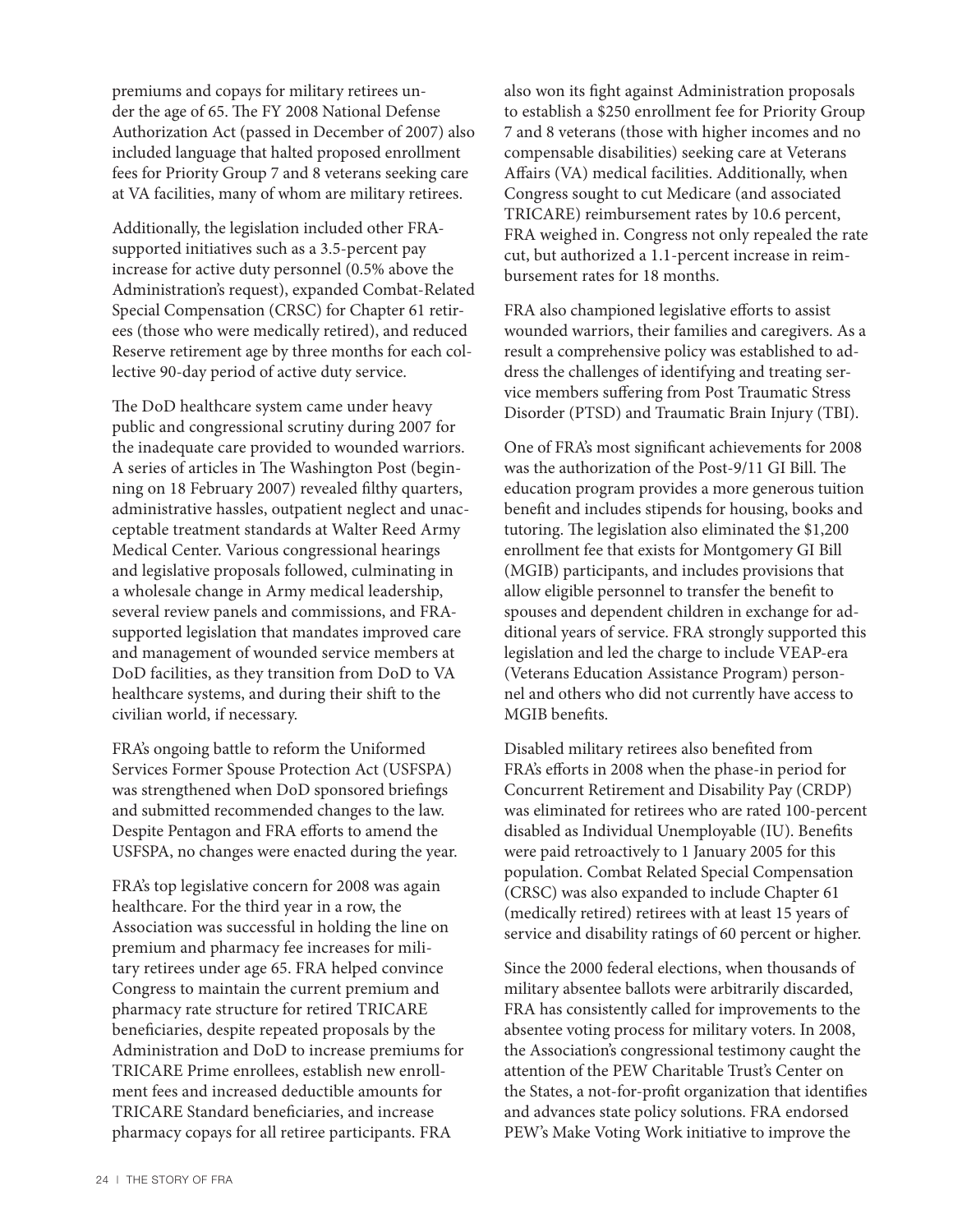accuracy, convenience, efficiency and security of the absentee voting process, and also joined the newlyestablished Alliance for Military and Overseas Voting Rights, which is focused on enacting laws that will streamline and expedite the processing of absentee ballots from overseas voters.

2008 marked the final phased-in adjustment for Survivor Benefit Plan (SBP) beneficiaries who are also eligible to receive Social Security payments. SBP annuity payments increased from 50 to 55 percent of covered retired pay, thanks to previously enacted legislation that was championed by FRA. Legislation that granted paid-up status to SBP participants who pay 360 months of premiums and reach age 70 also took effect in 2008.

2009 marked the beginning of the 111th Congress, amid strong calls to trim the federal budget and reduce the nation's enormous debt. As healthcare costs continued to skyrocket and the need for weapons and technology programs continued to compete with military people programs for funding, FRA sustained its fight to ensure service members' and veterans' pay, benefits and quality-of-life programs were not compromised.

Early in the year, the Congressional Budget Office (CBO) released a report that included 115 "options" for cutting government costs for DoD, VA and other healthcare programs. Many of these proposals suggested shifting larger cost shares to beneficiaries. In October, CBO published a second volume of its recommendations, which included proposals to cap military pay raises at 0.5 percent below the Employment Cost Index (ECI), consolidate military commissaries and exchanges, and revise the annual formula for calculating retirees' cost-of-living adjustments (COLA) in a way that would reduce COLAs by an estimated 0.3 percent. Although none of these proposals were introduced as legislative bills during the year, they were stark reminders of threats to military benefits.

Healthcare again was the Association's top legislative focus and FRA worked in both the DoD and VA arenas to preserve earned medical benefits for its members. DoD's Military Health System Senior Oversight Committee made recommendations to increase TRICARE Prime enrollment fees for military retirees and their families, boost pharmacy copays and reduce catastrophic caps from \$3,000 to \$2,500. The Obama Administration suggested the VA seek payment for veterans' medical treatment from third

party payees, if the veteran had private insurance coverage. Outcries from FRA shipmates and others thwarted these initiatives.

The challenges facing the VA took center stage in 2009, with the Administration proposing additional funding for the department along with an effort to implement a two-year VA budget cycle. FRA supported both initiatives, which took effect later in the year.

To address chronic delays in processing claims for veterans' disability benefits, the VA implemented an expedited process to adjudicate claims for 100-percent disabled veterans. FRA also supported White House efforts and legislation that sought to expand eligibility for the concurrent receipt of military retired pay and veterans' disability benefits, however these initiative never became law.

Despite its challenges, FRA proudly endorsed some of the VA's success stories in 2009. FRA had been a strong proponent of the Post-9/11 GI Bill and closely monitored its implementation. Although there were initial administrative delays for some students, the program has proven to be very beneficial to service members, veterans and their families.

The VA had suspended enrollment for Priority 8 veterans (vets whose incomes exceeded the VA's income threshold) in 2003, but many FRA shipmates were among the 266,000 veterans whose access to VA healthcare was restored, effective January 1, 2009. FRA was a long-standing advocate for this initiative, as well as the VA's efforts to better serve female veterans and address homelessness among our nation's former service members.

During the year, FRA continued its efforts to ensure military voters, particularly those serving overseas, are not disenfranchised by restrictive mailing and balloting requirements, and the Association cheered the end of Stop Loss, the policy that forced active duty and Reserve personnel to extend their tours beyond their enlistment contract or eligibility for retirement.

The Association's legislative successes for the year included full funding for the Defense Health Program and limiting fee increases for some TRICARE Standard beneficiaries; a 3.4-percent pay hike for service personnel and an increase in Supplemental Subsistence Allowance (from \$500 to \$1,100/month) for junior enlisted personnel with dependents; eliminating a scheduled COLA cut for retirees and the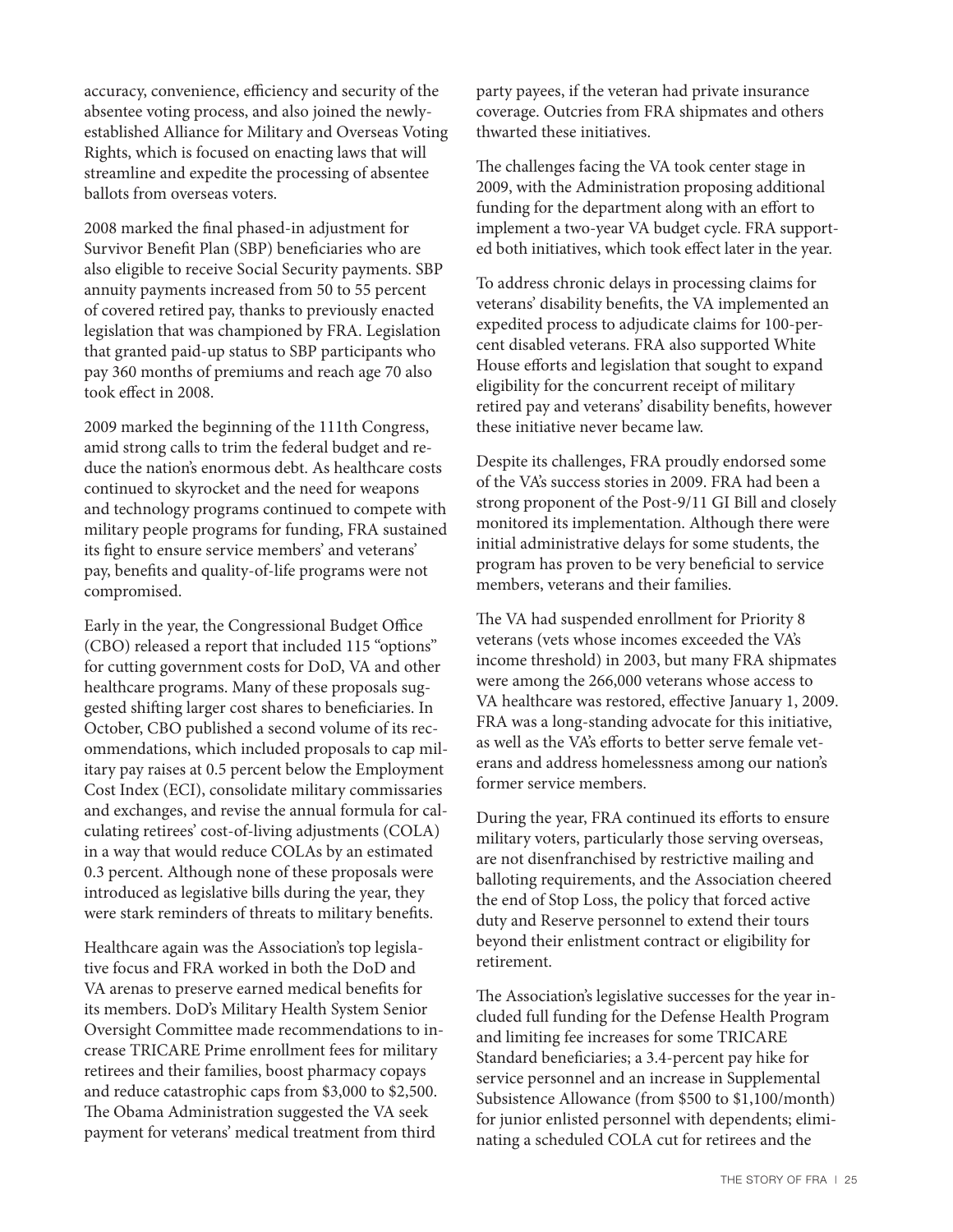enactment of a special benefit program for designated care givers who assist catastrophically wounded or ill service members.

FRA marked its 85th anniversary by launching the FRA Education Foundation at its 82nd National Convention in Virginia Beach, Va. Thanks to the generosity of shipmates and corporate sponsors, FRA's existing scholarship program had grown substantially over the decades and the FRA Education Foundation was established to provide assistance to even more scholars, through the development of more and larger scholarships, as well as other educational programs.

The 2009 National Convention will also be remembered for the appearance of the Honorable Tammy Duckworth, assistant secretary for Public and Intergovernmental Affairs for the Department of Veterans Affairs (VA). A former Black Hawk helicopter pilot who lost both her legs and partial use of one arm in Iraq in 2004, Duckworth spoke passionately about the VA's efforts to help all veterans, regardless of age, income, geography or gender, and outlined many of the VA's ongoing efforts to assist vets from all eras. NVP Gary Blackburn (FRA Branch 8, Vallejo, Calif.) was elected to be FRA's National President, with PRPEC Jim Scarbro (FRA Branch 40, Chesapeake, Va.) serving as National Vice President.

### **2010 through 2012**

*Note: Additional detail of FRA's more recent legislative advocacy efforts is available in the annual reports from the chairman of the National Committee on Legislative Service, which is available in each year's Convention Delegate Kit documents. These reports are accessible in the Member Resources section of the FRA website ([www.fra.org](http://www.fra.org)), as part of the annual Resource CD.*

The nation's burgeoning budget deficit and proposals to cut government spending dominated the headlines and FRA's legislative work in 2010. Healthcare reform, resolving pending cuts to Medicare and TRICARE reimbursement rates, and authorizing service-connected status for veterans and retirees who served off the coast of Vietnam and suffer the effects of Agent Orange exposure were among the key issues the Association worked during the year.

The debate over healthcare reform waged for months before The Patient Protection and Affordable Care

Act became law was enacted (P.L.111-148) in March. The measure sought to provide healthcare for every American, but FRA members were concerned its passage would negatively impact military and VA healthcare programs. Healthcare remained FRA's top priority for the year and the Association was outspoken in its belief that military and veterans' healthcare services are integral to military readiness and serve the unique needs of current and former service members, their families and survivors. FRA and its members convinced congressional leaders that DoD and VA medical services should be excluded from the law, but funding the massive reform initiative involves assumptions about reducing funding for Medicare and other programs over the ensuing 10 years.

For the first time since 2006, no increases to TRICARE fees were proposed during the year, but FRA shipmates were anxious about the future of many military and veterans programs. Early in the year, President Obama established a bi-partisan National Committee on Fiscal Responsibility and Reform and asked for recommendations on reducing government costs and debt by the end of the year. The committee's final report, released in December, included recommendations to increase TRICARE and TRICARE-for-Life costs for beneficiaries, change the formula for determining military retirement benefits, deferring receipt of cost-of-living adjustments (COLAs) until age 62 and revamping the basis for measuring inflation via the Labor Department's Consumer Price Index (CPI).

The preamble of the report made it clear that all programs and budget line items would be considered for future cuts: "The problem is real. The solution will be painful. Everything must be on the table."

The report also included a recommendation to find a permanent solution to the so-called "Doc Fix." Cuts in Medicare and TRICARE reimbursement rates were mandated by previously enacted legislation and many physicians and other healthcare providers threatened to stop seeing Medicare and TRICARE patients if the cuts took effect. Congress kept extending the deadline for the reductions to take effect, ostensibly to make time for revising the rate formula or finding another suitable compromise. During 2010, the deadline to enact these reductions was postponed no fewer than five times, with the last deadline extending to January 1, 2012. Each time the enactment date slipped, the rate of the proposed cuts got deeper. In early 2010, the cumulative reduction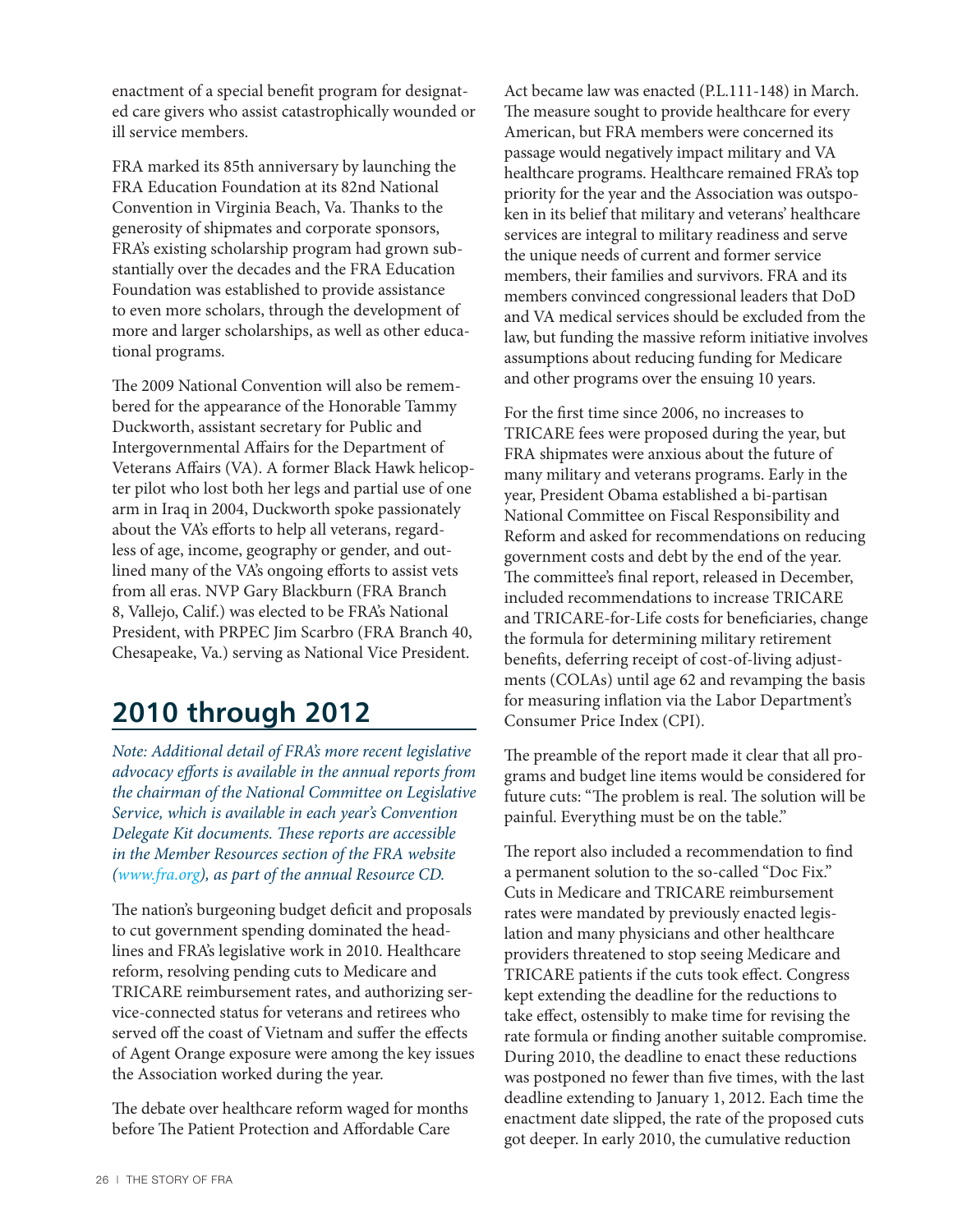to reimbursement rates was cited at 21 percent; by the end of the year, the cuts were predicted to be closer to 23 percent. (By 2011, the situation was still unresolved and the cumulative reduction rate had risen to 27 percent.) According to Tom Philpott (*[Military Update,](http://bit.ly/YMad3n)* December 29, 2011), the American Medical Association estimates it would have cost \$48 billion if the new formula had been enacted in 2005, but predicts the cost to be more than \$300 billion if it were enacted on January 1, 2012.

Insuring access to healthcare for veterans was also a high priority for FRA in 2010. In congressional testimony and discussions with members of the House Veterans' Affairs Committee, FRA consistently listed the following at its top veteran-related concerns:

- Insuring maximum access to VA care for all veterans,
- Improving processing to reduce the staggering backlog of unresolved VA disability claims,
- Removing restrictions on Agent Orange disability claims filed by Vietnam vets who served off the coast (a.k.a. "Blue Water" vets, see below),
- Improving Dependency Indemnity Compensation (DIC) benefits, and
- Ensuring that Post-9/11 GI Bill benefits are distributed in a timely manner.

Access to VA disability benefits was expanded for Vietnam veterans who'd been exposed to Agent Orange during the year. In early August, President Obama signed legislation that provided \$13 billion in funding to process claims for some 200,000 Vietnam vets who suffer from ischemic heart disease, Parkinson's disease or B-cell leukemia. These three diseases were deemed service-related, but only for veterans who had "boots on the ground" in Vietnam.

FRA was pleased at this development, but continued to advocate a broader definition of service-connection to include those Navy and Coast Guard vets who served off the coast of Vietnam, so called "Blue Water" veterans. Many have health problems often associated with herbicide exposure, but have endured drawn-out legal battles with the VA to prove those problems are related to their military service. (Read the April 2011 feature story in *FRA Today* about [Agent Orange.](http://bit.ly/10tT0wb))

More progress was made on the Agent Orange front when the VA released a list of vessels that had operated primarily or exclusively on Vietnam's inland waterway, as well as those that temporarily operated in inland waterways or tied up at shoreside piers, and those that operated in Vietnam's close coastal waters for extended periods with evidence that crewmembers went ashore. If a veteran's service aboard one of these vessels can be confirmed through his military record during the specified time frames, exposure to herbicides can be presumed. The list, which is available at [www.fra.org/agentorange](http://www.fra.org/agentorange), is continuously being updated and will hopefully make it easier for some Vietnam vets to receive benefits for Agent Orange-related ailments.

FRA's other legislative successes for the year included full funding for the Defense Health Program; enactment of legislation that provides caregiver support, expanded VA healthcare for female veterans and improved rural healthcare programs; mental health initiatives and aid for homeless vets; and implementation of overseas voting improvements during the 2010 elections.

FRA also weighed in to oppose protesters at military funerals, even though the Supreme Court upheld the protesters' right to do so. FRA also expressed its frustration and outrage at several states' delays in providing absentee ballots for the 2010 elections and called for reform in the wake of reports that more than 200 gravesites in Arlington National Cemetery were improperly marked and service members' remains were handled improperly.

FRA's 86th National Convention was held in Spartanburg, S.C., where delegates focused on membership retention. Assistant Secretary of the Navy Juan Garcia III and Master Chief Petty Officer of the Coast Guard Michael Leavitt were the guest speakers at the FRA and LA FRA joint opening ceremonies. Delegates approved a partnership with Capella University that will provide tuition discounts to shipmates, their family members and FRA Headquarters staff, and also endorsed the Ladies Auxiliary of the Fleet Reserve Association decision to do business as the FRA Auxiliary. NVP Jim Scarbro (FRA Branch 40, Chesapeake, Va.) was elected National President and PRPEC Jeff Gilmartin (FRA Branch 207, Dale City, Va.) was elected as National Vice President.

2011 opened with great speculation about the recommendations from the aforementioned National Committee on Fiscal Responsibility and Reform (released in late 2010). The recommendations made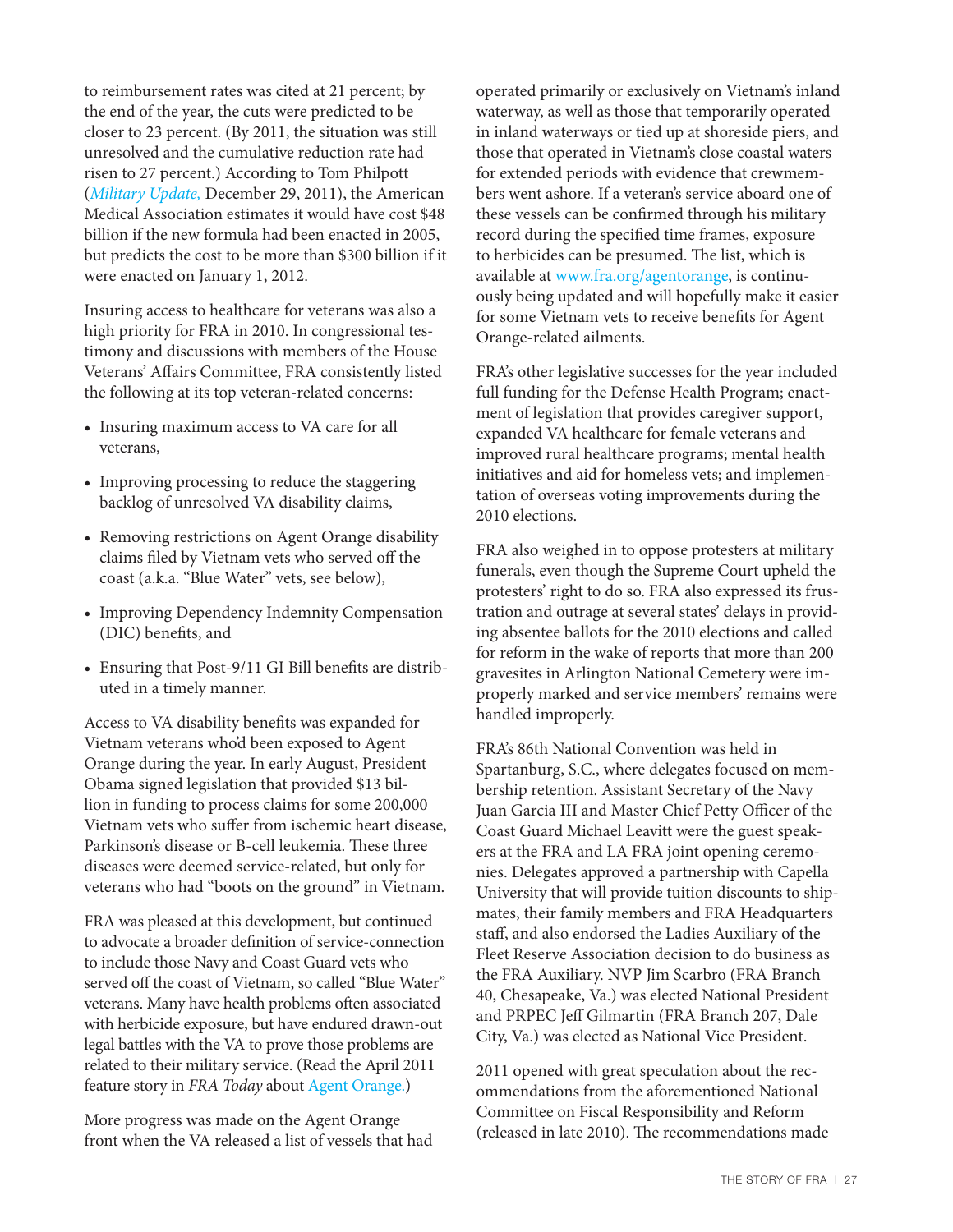in the report, along with those suggested by the Bipartisan Policy Center's Debt Reduction Task Force, dominated the headlines, as well as FRA's efforts, throughout the year and generated great concern and anxiety in the military and veterans' communities.

In early January, Secretary of Defense Gates announced an unexpected directive from President Obama to trim an additional \$78 billion from the Defense budget over five years, beginning in 2012. This reduction is on top of previously announced plans to reduce DoD spending by \$100 billion over the same time period. To reach this end, Gates recommended "modest increases" to TRICARE fees for working-age retirees and also referenced cuts in Army and Marine Corps manpower, the elimination of government contractors (including 780 at the TRICARE Management Activity) and commands (including Joint Forces Command in Norfolk/ Suffolk, Va.), and substantial changes to weapons and equipment programs.

Additionally, the new 112th Congress instituted new rules that required any new tax cut or spending increase to be offset by other tax increases or spending cuts. FRA had its work cut out for it in the new year, particularly in light of the reduced number of lawmakers with military service. (Only 20 percent of the House's 435 members and 25 of the Senate's 100 members are military veterans.)

Before turning over the reigns as Secretary of Defense to Leon Panetta in June, Robert Gates publicly acknowledged the difficult budget environment and the dismal outlook for military pay and benefits. Panetta, whose background included being the director of the Office of Management and Budget (OMB) in the early 1990s and director of the Central Intelligence Agency (CIA) from 2009 to 2011, became the 23rd SecDef in July and almost immediately had to grapple with the 2011 Budget Control Act (passed August 2, 2011) that would further compound DoD's budget challenges.

The 2011 Budget Control Act increased the nation's debt ceiling and required significant spending cuts to the federal budget. The cuts would come in two phases, with initial cuts of nearly \$1 trillion government-wide (with some \$350 billion coming from Defense) and a second phase that established a special "Super Committee" that was tasked to determine how best to trim an additional \$1.2 to \$1.5 trillion by November 23, 2011. The 12-member, bipartisan and bicameral committee's recommendations would then be sent to Congress for approval, without the option for amendments or filibusters.

When the Super Committee failed to reach an agreement on ways to pare down government spending, automatic spending cuts (known as sequestration) were authorized as part of the Budget Control Act. These cuts, which included another \$500 billion in reductions to Defense spending, were scheduled to take effect on January 1, 2013, and continue through 2021.

Sen. Tom Coburn (Okla.) released a 614-page report in August that detailed suggestions for reducing the federal deficit by \$9 trillion. The report, entitled "Back in the Black," fueled speculation about exactly how the budget cuts would impact shipmates. Recommendations included requiring all military retirees to enroll in TRICARE Standard and increasing annual enrollment fees to \$3,500 for families and \$2,000 for individuals; making TRICARE Prime available only to active duty personnel and their dependents, creating a \$500 co-pay for TRICARE for Life (TFL) beneficiaries and requiring TFL beneficiaries to pay half of medical costs not covered by Medicare (up to \$3,025), increasing prescription co-pays, requiring veterans in Priority Groups 7 and 8 to pay an annual enrollment fee of \$250 and increase co-pays for VA prescriptions, consolidating military commissaries and exchanges, and eliminating DoD schools and tuition assistance programs for active duty service members. These were only suggestions, but caused considerable concern for FRA and its members.

The FY 2012 National Defense Authorization Act included several victories for FRA. Active duty personnel saw a 1.6-percent pay increase and FRA successfully advocated for tax credits for employers who hire veterans. Although TRICARE Prime enrollment fees increase marginally to be based on annual Consumer Price Index (CPI) adjustments rather than the more onerous health care inflation index, efforts to impose an enrollment fee for TRICARE Standard and TRICARE-for-Life beneficiaries were not authorized by Congress. After a year of delays, Congress failed to resolve the so-called "doc fix" and the proposed cut to reimbursement rates for physicians seeing Medicare/ TRICARE patients were again postponed.

FRA's 84th National Convention was held in Kansas City, Mo., where delegates elected NVP Jeff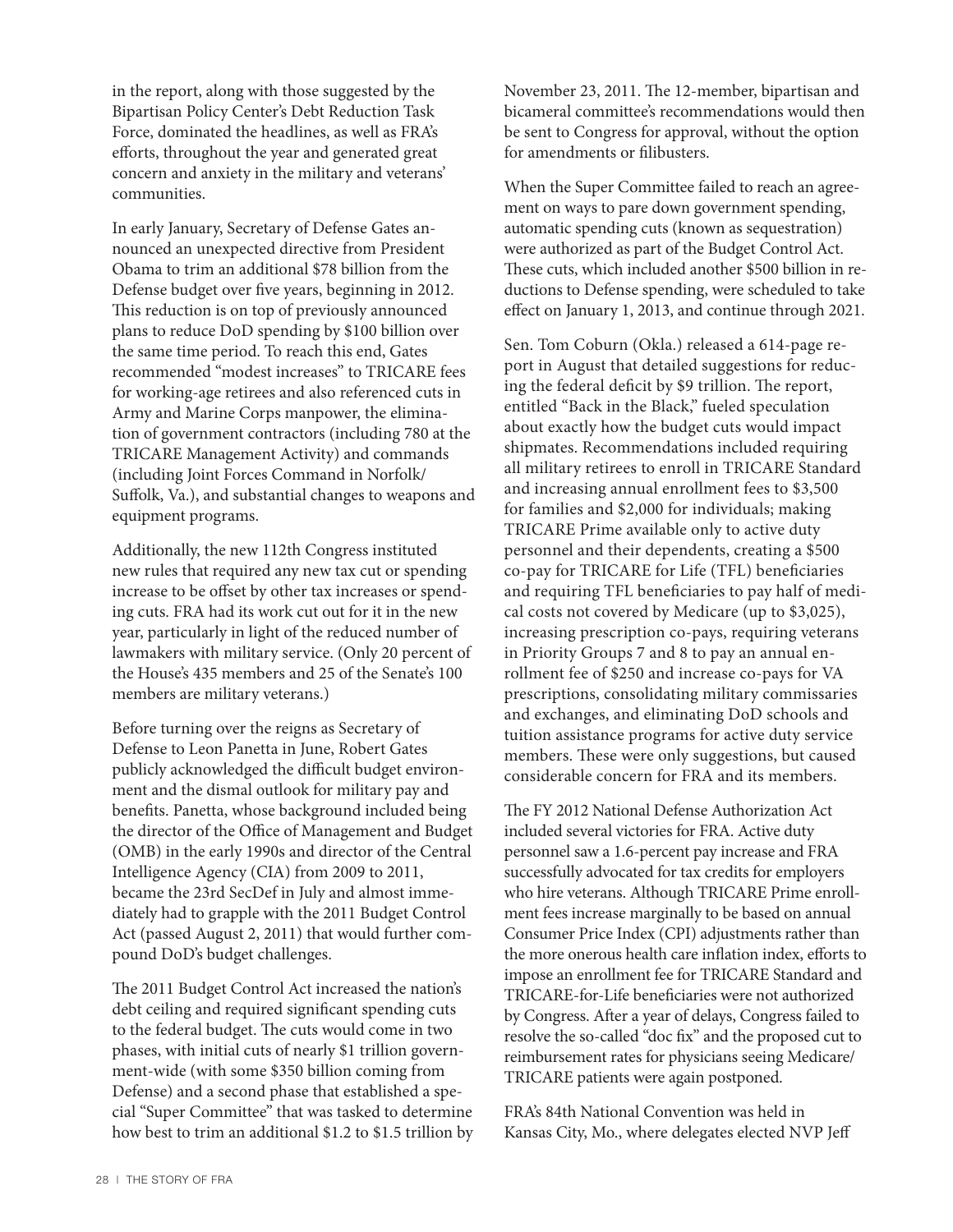Gilmartin (FRA Branch 207, Dale City, Va.) to serve as National President and PRPSE Mark Kilgore (FRA Branch 22, Pensacola, Fla.) to serve as National Vice President. LtGen Steven Hummer, USMC, commander of Marine Forces Reserve and Marine Forces North, and Kevin Secor, the Department of Veterans Affairs (VA) Service Organization Liaison, addressed shipmates and Auxiliary members at the joint opening ceremony. No changes were made to FRA's Constitution and By Laws during this convention.

Debate about sequestration and concerns about the nation rumbling over the "fiscal cliff" continued to dominate the headlines in 2012. A variety of options were discussed, including exempting the Departments of Defense and Veterans' Affairs from sequestration, but by year's end (apart from protecting VA programs from arbitrary budget cuts), the 112th Congress still had no definitive way forward and kicked the proverbial can to the 113th Congress via a six-month continuing resolution that kept most spending levels at FY 2012 levels, which convened in January of 2013. (It's important to clarify that VA health care programs were protected from this because they operate on a two-year budget.)

The "doc fix" also went unresolved during 2012 and was added to a growing list of unfinished business. Lawmakers also deferred on a necessary increase in the nation's debt ceiling until well into the new calendar year, and a continuing resolution, which kept the government operating at 2012 levels, was approved in September and extended to March 27, 2013.

The Department of Defense consistently described military medical costs as "eating the department alive," but in August, DoD sent a request to Capitol Hill asking for authorization to reprogram \$708 million in unspent funds from the Defense Health Program. FRA cheered the 24 members of Congress who wrote to Secretary of Defense Panetta, suggesting these excess funds be used "to address the issues of military retiree health care, research and treatment for PTSD and TBI, and address the military suicide epidemic that we are currently facing."

Amid concerns about looming budget cuts, service members grew more anxious about their retirement benefits. For the first time in several years, preserving retirement benefits surpassed healthcare as a top priority for active duty and Reserve personnel who took FRA's annual survey of military and veterans' benefits. Healthcare, both access and quality, remained

the top concern for military retirees and veterans.

Concerns about healthcare access were amplified in November, when it was announced that some 171,000 military retirees in Iowa, Minnesota, Oregon and Reno, Nev., would no longer have access to TRICARE Prime coverage. Beneficiaries who live more than 40 miles from a Military Treatment Facility learned they would be shifted to TRICARE Standard coverage as of April 1, 2013. This deadline was later shifted to October 1, 2013.

FRA was effective in stopping proposals to drastically increase TRICARE Prime enrollment fees and implement new fees for TRICARE Standard and TRICARE-for-Life (TFL) beneficiaries. As noted above, FRA was also successful in thwarting proposals to peg future fee increases to healthcare inflation. The FY 2013 National Defense Authorization Act included increased pharmacy co-pays that were substantially less than increases proposed by DoD, due to a multi-year demonstration for TFL beneficiaries to use home delivery for prescription medications for at least one year. Legislative success was also realized when veterans and family members who lived and worked at Camp Lejeune Marine Corps Base from 1957 to 1987 were authorized to receive hospital care and medical services for certain illnesses and conditions related to exposure to the base's contaminated water supply. (Click [here](http://bit.ly/15PSnC6) to read more about the Camp Lejeune water issue.) Despite FRA's opposition, the U.S. Supreme Court determined The Stolen Valor Act of 2005 violated a citizen's right to free speech and declared it was unconstitutional to impose sanctions against someone who lied about his/ her military service and/or awards.

FRA continued its support for legislative or policy action that would allow Blue Water veterans to obtain service-connection for health problems related to Agent Orange exposure. Although the VA did not amend its stand on those who served off the coast of Vietnam, the department did expand its list of ships that were exposed to the toxin. A link to the ever-growing list of vessels is available at [www.fra.org/agentorange.](http://www.fra.org/agentorange) The VA also continued its efforts to streamline its claim process and reduce the backlog of unresolved disability claims.

FRA also strongly supported a number of initiatives aimed at reducing the unemployment rate among America's veterans, including the VOW to Hire Heroes Act, mandatory transition assistance support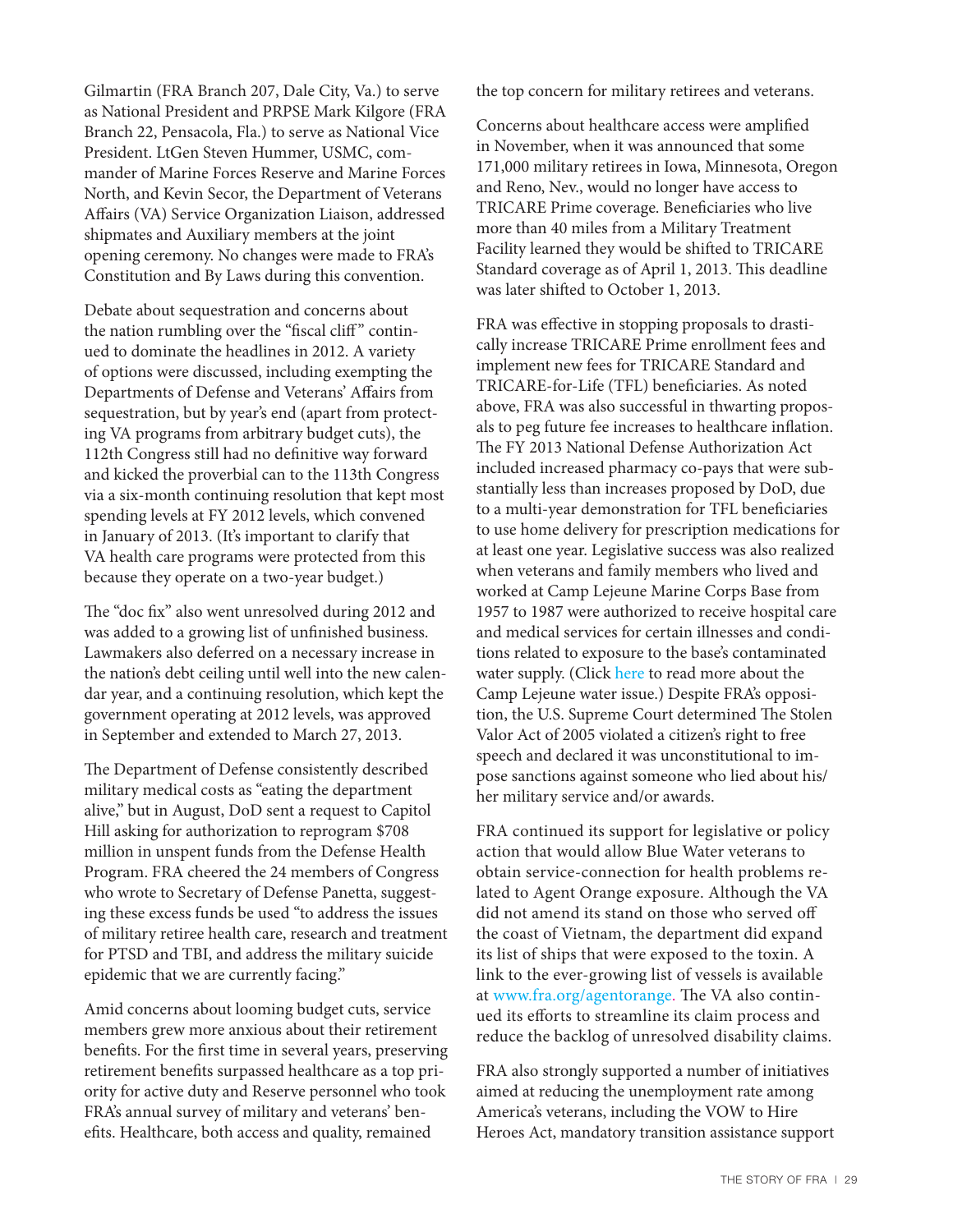and additional tax credits for employers who hire veterans. Efforts to stem the dramatic increase in military suicides also remained at the forefront of FRA's work and the Association supported a variety of legislative initiatives aimed at improving mental health access and consolidating DoD and VA suicide prevention efforts.

Among its wide-reaching advocacy efforts, the Association also supported legislative proposals to provide retirement benefits to Sailors who were involuntarily separated from the Navy. Nearly 3,000 Sailors were unfairly selected for separation by Enlisted Retention Boards (ERB), but less than 10 percent of them qualified for retirement benefits. FRA weighed in on this injustice, particularly since only those who completed 15 years of service before September 1, 2012, were eligible for Temporary Early Retirement Authority (TERA) benefits.

More than 120,000 messages were sent from FRA shipmates to members of Congress through the Association's online Action Center at [www.fra.org](http://www.fra.org) during 2012. These messages strengthen FRA's voice on Capitol Hill and set an all-time record for shipmate's online interaction with lawmakers.

The FRA Education Foundation became an approved charity in the Combined Federal Campaign (CFC), the only authorized solicitation of federal employees. As the parent organization, FRA is justifiably proud that the Foundation met the stringent requirements to participate in the CFC.

FRA's 85th National Convention was held in Reno, Nev., where delegates elected NVP Mark Kilgore (FRA Branch 22, Pensacola, Fla.) as National President and PRPWC Virgil Courneya (FRA Branch 274, Reno, Nev.) as National Vice President. Convention highlights included keynote addresses from Mark Clookie, director of the Naval Criminal Investigative Service (NCIS), and Kevin Secor, the Veterans Service Officer Liaison for the VA. Shipmates voted to consolidate the New England and Northeast Regions (effective at the close of the 86th National Convention in 2013), reduce the number of members required to start a new branch from 25 to 20, dissolve the FRA Building Committee; terminate the FRA Defined Employee Pension Fund and make the Special Committee on Future Strategic Planning a standing national committee (National Committee on Future Planning).